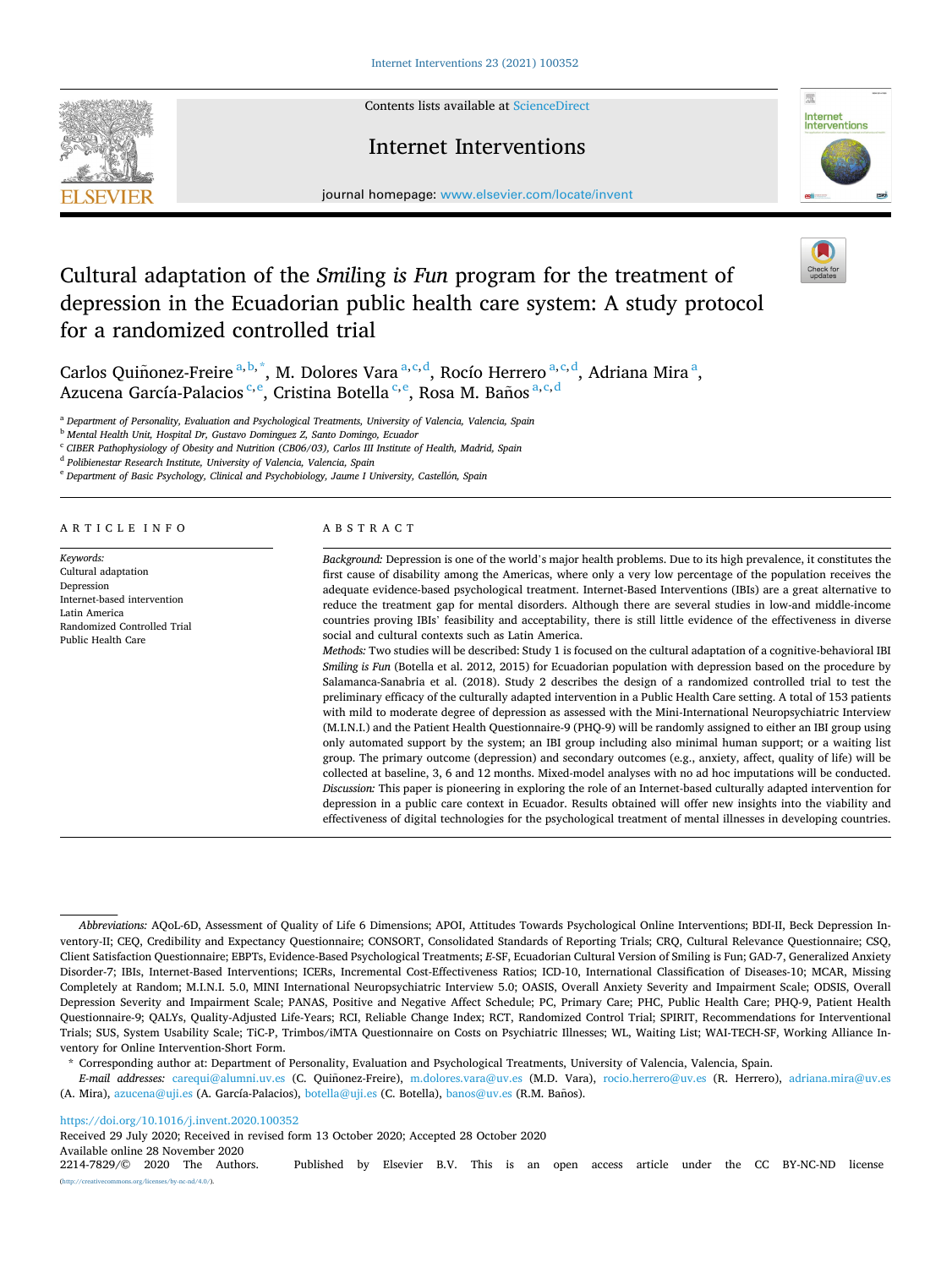#### **1. Introduction**

Depression is one of the world's major health problems due to its high prevalence ([World Health Organization, 2020](#page-9-0)). In the Americas, nearly 48 million of people suffer from a depressive disorder, representing 15% of the global burden of disease, and thus becoming the leading cause of disability ([World Health Organization, 2017\)](#page-8-0). Specifically, South America is one of the regions with the highest number of cases of depression ([Pan American Health Organization, 2018\)](#page-6-0). In countries such as Ecuador, the prevalence is 4.6% and it represents 9.2% of total disability adjusted life [\(Kohn et al., 2018\)](#page-7-0). Currently, it is estimated that only 4.7% of the population in low-and middle-income countries receives adequate treatment [\(Pan American Health Organi](#page-6-0)[zation, 2018\)](#page-6-0).

Although Evidence-Based Psychological Treatments (EBPTs) (especially cognitive-behavioral therapy) are available for depression ([Cuijpers et al., 2011](#page-7-0)) and also in the Primary Care (PC) settings ([Santoft](#page-8-0)  [et al., 2019\)](#page-8-0), they do not reach the vast majority of people who need them, not even in developed countries [\(Collado et al., 2016](#page-7-0)). Specifically, difficulty in accessing facilities or professionals, ethnic and cultural barriers, geographical barriers (e.g., living in rural areas or small towns), and other obstacles (e.g., socio-economic resources, social stigma about mental health problems) are some of the factors that make it difficult for people to receive EBPTs ([Botella et al., 2012](#page-7-0); [Harvey and](#page-7-0)  [Gumport, 2015;](#page-7-0) [Pineros-Leano et al., 2017\)](#page-8-0).

So far, there is a limited number of clinical trials on the efficacy of EBPTs among the Latin American population [\(Escobar and Gorey,](#page-7-0)  [2018\)](#page-7-0). Furthermore, another aspect that has been hardly analyzed is the adjustment of the EBPTs to the characteristics of local populations, both because of their heterogeneity and cultural, social, and political factors ([Collado et al., 2016\)](#page-7-0). Therefore, it is necessary to design studies that take into account the impact of these factors on the clinical manifestations and treatment of depression, with the aim of validating and disseminating effective treatments [\(Keith et al., 2011](#page-7-0)).

The use of digital technologies is an alternative that would help to reduce the treatment access gap in PC settings ([Botella et al., 2015](#page-7-0); [Fairburn and Patel, 2017](#page-7-0); Barceló-Soler et al., 2019). In particular, Internet-Based Interventions (IBIs) have collected a great deal of empirical evidence for the treatment of depression, both in posttreatment and follow-up (3, 6, and 12 months) ([Sztein et al., 2017](#page-8-0); [Richards et al., 2018](#page-8-0)). Moreover, it has been shown that IBIs can be as effective as face-to-face psychological treatment ([Barak et al., 2008](#page-6-0); [Andersson et al., 2014](#page-6-0); [Wagner et al., 2014\)](#page-8-0). However, web-based technology goes one step further and offers a number of advantages such as cost-effectiveness ([Romero-Sanchiz et al., 2017](#page-8-0)), accessibility ([Choi et al., 2015](#page-7-0)) and scalability [\(Ebert et al., 2017](#page-7-0)). Nevertheless, IBIs may also have several limitations such as the high dropout rate, which can reach up to 57% according to the analysis by [Richards and](#page-8-0)  [Richardson \(2012\)](#page-8-0). It has been suggested that the role of therapeutic support provided in IBIs could explain these high rates [\(Shim et al.,](#page-8-0)  [2017\)](#page-8-0).

Several studies and meta-analyses show that the provision of human support in IBIs has been associated with a higher rate of treatment adherence compared to unguided IBIs [\(Andersson and Cuijpers, 2009](#page-6-0); [Baumeister et al., 2014](#page-7-0)). Nevertheless, some studies have shown that the degree of human support does not significantly influence clinical outcomes [\(Titov et al., 2015;](#page-8-0) [Hadjistavropoulos et al., 2016](#page-7-0)) Specifically, guided IBIs are proposed as a promising option especially for low and middle-income countries that do not have adequate mental health care infrastructure ([Cuijpers et al., 2015](#page-7-0)). These findings raise the need to further explore the role of therapeutic support as a potential solution for the limitations of the digital modality.

Considering the increasing use and access to the Internet by the Latin American population (e.g., in rural areas or areas with disadvantaged socioeconomic groups), the use of IBIs could help to overcome the great treatment gap in this population [\(Tiburcio et al., 2016\)](#page-8-0). So far, there is

very little scientific literature on the effectiveness of IBIs for the treatment of depression in this region. Recently, the review by Jiménez-[Molina et al. \(2019\)](#page-7-0) only identified 11 studies that used IBIs in the psychotherapeutic approach to depression in all Latin America. In addition, most of these studies only analyzed the feasibility and acceptability of IBIs for the prevention, treatment, education, or management of depression without testing their efficacy through randomized controlled trials (RCTs).

Unfortunately, IBIs have been shown to be less effective on ethnic and racial minority groups ([Benish et al., 2011](#page-7-0); [Karyotaki et al., 2018](#page-7-0)), although the cultural adaptation of IBIs seems to improve their effectiveness in different cultural groups ([Shehadeh et al., 2016;](#page-8-0) [Heim et al.,](#page-7-0)  [2019\)](#page-7-0). Cultural adaptation involves a process of adjustment of language, culture, and context that is congruent with the cultural patterns, meanings, and values of the target population [\(Bernal et al., 2009\)](#page-7-0).

A systematic methodology for cultural adaptations in the context of face-to-face therapy has been proposed [\(Barrera and Castro, 2006](#page-7-0); [Sidani et al., 2017](#page-8-0)), but more research is still needed in the IBIs context ([Shehadeh et al., 2016\)](#page-8-0). Only recently, several studies have begun to include the systematic process of cultural adaptation of IBIs for depression for people who have migrated to Western countries [\(Choi](#page-7-0)  [et al., 2012;](#page-7-0) [Ünlü Ince et al., 2013;](#page-8-0) [Kayrouz et al., 2016\)](#page-7-0), or for people in their country of origin (particularly in low- and middle-income countries) ([Tiburcio et al., 2016;](#page-8-0) [Arjadi et al., 2018\)](#page-6-0). In the region of Latin America, there is only one study that has analyzed the effectiveness of a cultural adaptation of IBI for Colombian college students with depressive symptoms showing promising results ([Salamanca-Sanabria et al.,](#page-8-0)  [2020\)](#page-8-0).

Overall, this work seeks to describe a protocol for the process of cultural adaptation of a cognitive-behavioral IBI *Smiling is Fun* [\(Botella](#page-7-0)  [et al., 2012, 2015](#page-7-0)) for depression (Study 1) that will be tested through a RCT in the community setting linked to the Public Health Care (PHC) in Ecuador (Study 2).

#### **2. Material and methods**

#### *2.1. Objectives and hypothesis*

As mentioned, very little research has focused on systematic cultural adaptations and efficacy of IBIs for depression in Latin America, specifically in Ecuador, and in PHC settings. Therefore, the objective of the present study is twofold: 1) to describe a systematized cultural adaptation of a Spanish IBI (*Smiling is Fun*) [\(Botella et al., 2012, 2015](#page-7-0)) for depression in Ecuador; 2) to describe a RCT to test efficacy of the Ecuadorian cultural version of the *Smiling is Fun* (*E*-SF) for depression, using only automated support by the system (IBI-based automated support), or also including minimal human support (IBI-plus human support), compared to waiting list (WL) as a control condition. We hypothesize that: a) evaluation by the group of experts and users of E-SF, using the Cultural Relevance Questionnaire (CRQ), will provide useful information for the final phase of the cultural adaptation process; b) both guided IBIs (IBI-based automated support or IBI-plus human support) will show significant improvements in depressive symptomatology 3 months after baseline compared to the control group, and these results will be maintained at 6-and 12-month follow-up after baseline; and c) adherence to treatment will be higher in the IBI-plus human support condition compared to IBI-based automated support condition.

#### *2.2. Overview*

In this research protocol, 2 studies will be described: a) the methodology of the cultural adaptation of *Smiling is Fun* for the Ecuadorian population (Study 1); and b) the design of the RCT to examine the efficacy of the culturally adapted intervention (E-SF) (Study 2). The *Smiling is Fun intervention* [\(Botella et al., 2015\)](#page-7-0) was selected since it was proved to be effective in improving depression symptoms in different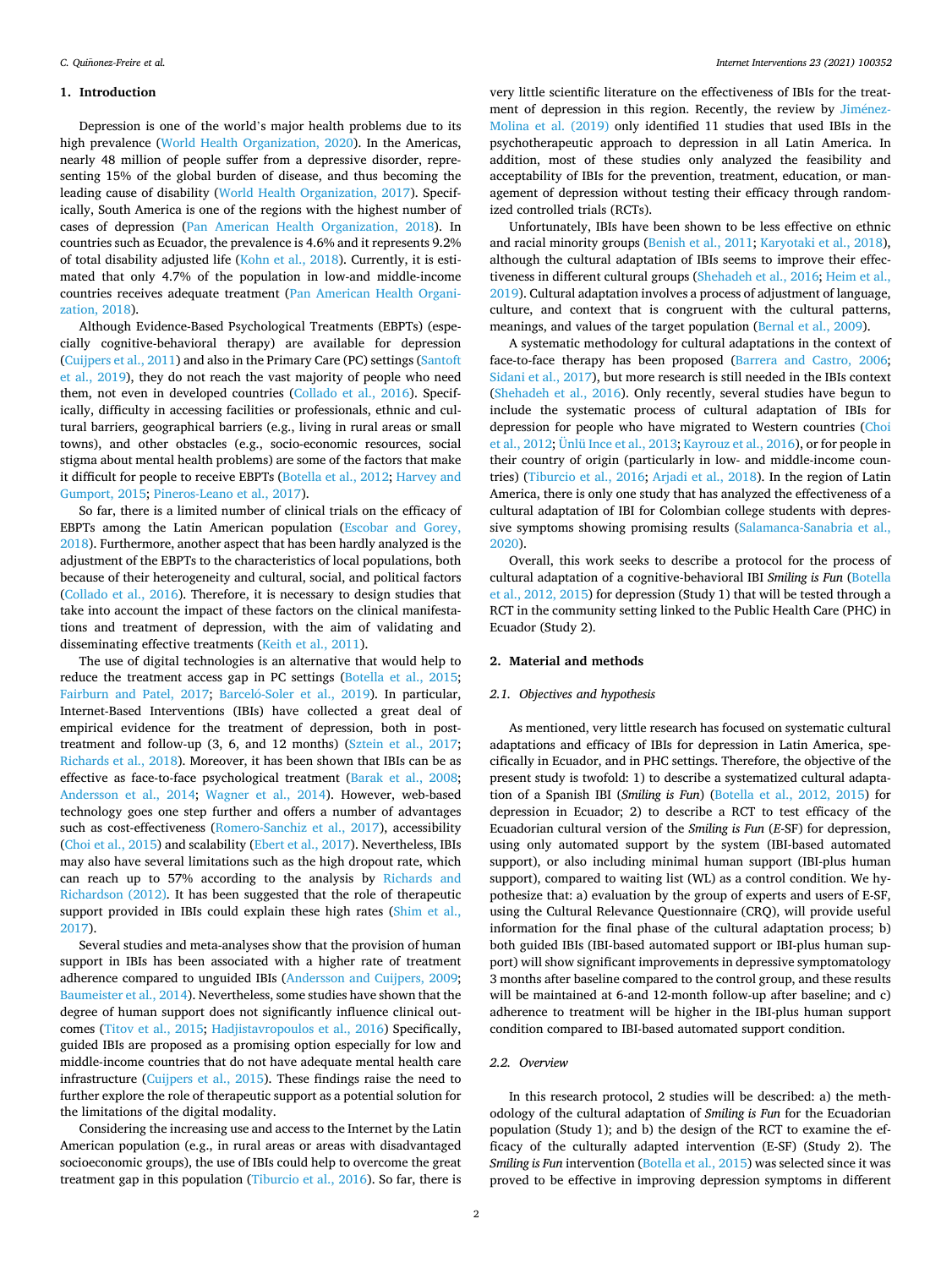contexts (PHC, community population, etc.) in several RCTs in Spain (López-del-Hoyo et al., 2013; [Botella et al., 2016;](#page-7-0) Montero-Marín et al., [2016; Mira et al., 2017](#page-8-0); [Mira et al., 2019a](#page-8-0)).

## *2.2.1. Study 1: Cultural adaptation of an IBI (Smiling is Fun) among Ecuadorian population*

The Ecuadorian cultural version of the *Smiling is Fun* (*E*-SF) will follow the methodology proposed in the work of [Salamanca-Sanabria](#page-8-0)  [et al. \(2018, 2019\)](#page-8-0) which is based on a model that integrates three key approaches: a) the *cultural sensitivity framework* by [Resnicow et al.](#page-8-0)  [\(2000\);](#page-8-0) b) the *transcultural principles* by [Helms \(2015\)](#page-7-0); and c) the ecological validity framework by Bernal and Sáez-Santiago (2006).

*2.2.1.1. Procedure.* The *Smiling is Fun* web-based intervention will be culturally adapted for Ecuadorian clinical population. Specifically, we will follow a systematic 3-phase process:

#### 1) **Cultural sensitivity**: Cultural incorporations in the program.

In this initial phase, a member of our research team will adapt the IBI incorporating elements related to the Ecuadorian context through a topdown approach ([Resnicow et al., 2000;](#page-8-0) [Helms, 2015\)](#page-7-0). Firstly, the language (from Spanish for Spain into Spanish for Ecuador) of the texts and audios will be adapted, also including some typical linguistic expressions. Secondly, the visual content (images, illustrations, videos) will be modified to include specific symbolic elements (e.g., flags, football team shirts, employment office posters). Finally, the content of some examples of personal stories and recommended activities will be adjusted to the real life context of Ecuador.

2) **Ecological validity:** Evaluation of a culturally adapted IBI by professionals, users, and experts.

In the second phase, several members (professionals and users) of the Ecuador's PHC settings, and experts in IBIs will be invited to evaluate the adapted program (*E*-SF) through the CRQ ([Salamanca-Sanabria](#page-8-0)  [et al., 2019\)](#page-8-0).

3) **Cultural incorporations:** The integration of the feedback in the final version of the culturally adapted IBI.

In the last phase, the quantitative and qualitative data of the CRQ completed by the reviewers will be analyzed with the aim of incorporating their suggestions into the final version of the program.

*2.2.1.2. Study population, recruitment, and eligibility criteria.* The sample that will evaluate the initial adaptation of the program will be composed of 9 members (3 general practitioners, 3 psychologists, and 3 users) of the Ecuadorian PHC. An international expert in the field of IBIs (from the University of Valencia, Spain) will also be part of the sample. The professionals and users will be recruited from the "Dr. Gustavo Domínguez Hospital" in Santo Domingo (Ecuador). A psychologist from our research team will announce the study to the professionals at one of the health team meetings, as well as in one of the outpatient waiting rooms for users.

Interested professionals and users will be contacted via e-mail to inform them about their participation in the study and to provide them the informed consent. Once the informed consent is received, a new email will be sent with the links to access the program modules along with the CRQ for evaluation.

All reviewers will have 4 weeks to review the program and complete the CRQ, which will be returned by email.

All participants must have a computer and access to the Internet. Table 1 shows the eligibility criteria for participation as reviewer in the initial version of E-SF. Participation in this study will be entirely

**Table 1** 

| Eligibility criteria for each reviewer. |
|-----------------------------------------|
|                                         |

| Selection criteria                                                                                                                                          |                                                                                                                        |                                                                         |  |  |  |
|-------------------------------------------------------------------------------------------------------------------------------------------------------------|------------------------------------------------------------------------------------------------------------------------|-------------------------------------------------------------------------|--|--|--|
| Professionals                                                                                                                                               | Users                                                                                                                  | Experts                                                                 |  |  |  |
| Native Spanish speaker from<br>Ecuador.<br>Degree in Medicine or<br>Psychology.<br>Experience in the treatment of<br>depression (e.g., medication,<br>CBT). | Native Spanish speaker<br>from Ecuador.<br>Not receiving treatment<br>or mental health care.<br>No experience in IBIs. | PhD in clinical<br>psychology.<br>Experience in IBIs<br>for depression. |  |  |  |

voluntary and there will not be any economic compensation.

All participants will evaluate the initial adapted program during the month of November 2020.

*2.2.1.3. Outcomes. Socio-demographic variables and experience in the treatment of depression:* Personal data that include gender, age, place of residence, educational level, current occupation, and experience in the treatment of depression as a professional or a user.

*Cultural Relevance Questionnaire (CRQ)* ([Salamanca-Sanabria et al.,](#page-8-0)  [2018;](#page-8-0) [Salamanca-Sanabria et al., 2019](#page-8-0)): It is an instrument developed for the evaluation of culturally adapted IBIs, and based on cultural sensitivity and ecological validity theory by Bernal and Sáez-Santiago [\(2006\)](#page-7-0) and [Helms \(2015\).](#page-7-0) It has two sections: a general evaluation of the program and an evaluation of each module taking into account 3 categories (functional equivalence, conceptual equivalence and linguistic equivalence) ([Helms, 2015](#page-7-0)). The first section evaluates 8 areas (people, contexts, goals, contents, methods, concepts, metaphors and languages) (Bernal and Sáez-Santiago, 2006) and is composed of 5 questions assessed on a 5-point Likert scale. Each question also includes an openended space to collect qualitative data. The second section evaluates 4 components (content, examples, personal stories and exercises) for each module considering again the 3 categories of [Helms \(2015\)](#page-7-0) on a 5-point Likert scale (where 1 represents that functional, conceptual or linguistic equivalence are not reflected within the program, and 5 represents that all of these equivalences are reflected within the program). Furthermore, there is an open commentary space for each component and for each module. Finally, the CRQ has a good internal consistency ( $\alpha$  = 0.744).

*2.2.1.4. Analysis.* Mixed analyses will be carried out to analyze the quantitative and qualitative information collected in the CRQ. For quantitative questions, descriptive statistics will be reported and analyzed in SPSS. For qualitative questions, some categories will be generated to synthesize and analyze the information provided by the evaluators. The Atlas Ti will be used for this purpose.

#### *2.2.2. Study 2: Efficacy of the E-SF*

The preliminary efficacy of the final version of E-SF will be tested through a RCT in the Ecuadorian clinical-community population.

*2.2.2.1. Study design.* A three-arm RCT will be carried out, with repeated measures (baseline, 3 months, 6-and 12-month follow-up) and three conditions: a) IBI-based automated support; b) IBI-plus human support; and c) WL control group.

The study will be conducted following the CONSORT statement (Consolidated Standards of Reporting Trials, [http://www.consort-stat](http://www.consort-statement.org)  [ement.org](http://www.consort-statement.org)) ([Moher et al., 2010](#page-8-0)), the CONSORT-EHEALTH guidelines ([Eysenbach, 2011](#page-7-0)), and the Recommendations for Interventional Trials (SPIRIT) ([Chan et al., 2013a; Chan et al., 2013b\)](#page-7-0).

*2.2.2.2. Sample size calculation.* Power calculations for the sample size will be determined using G-power 3.1. With a power of 80%, and an alpha level  $= 0.05$ , a power of 80% and an expected medium effect size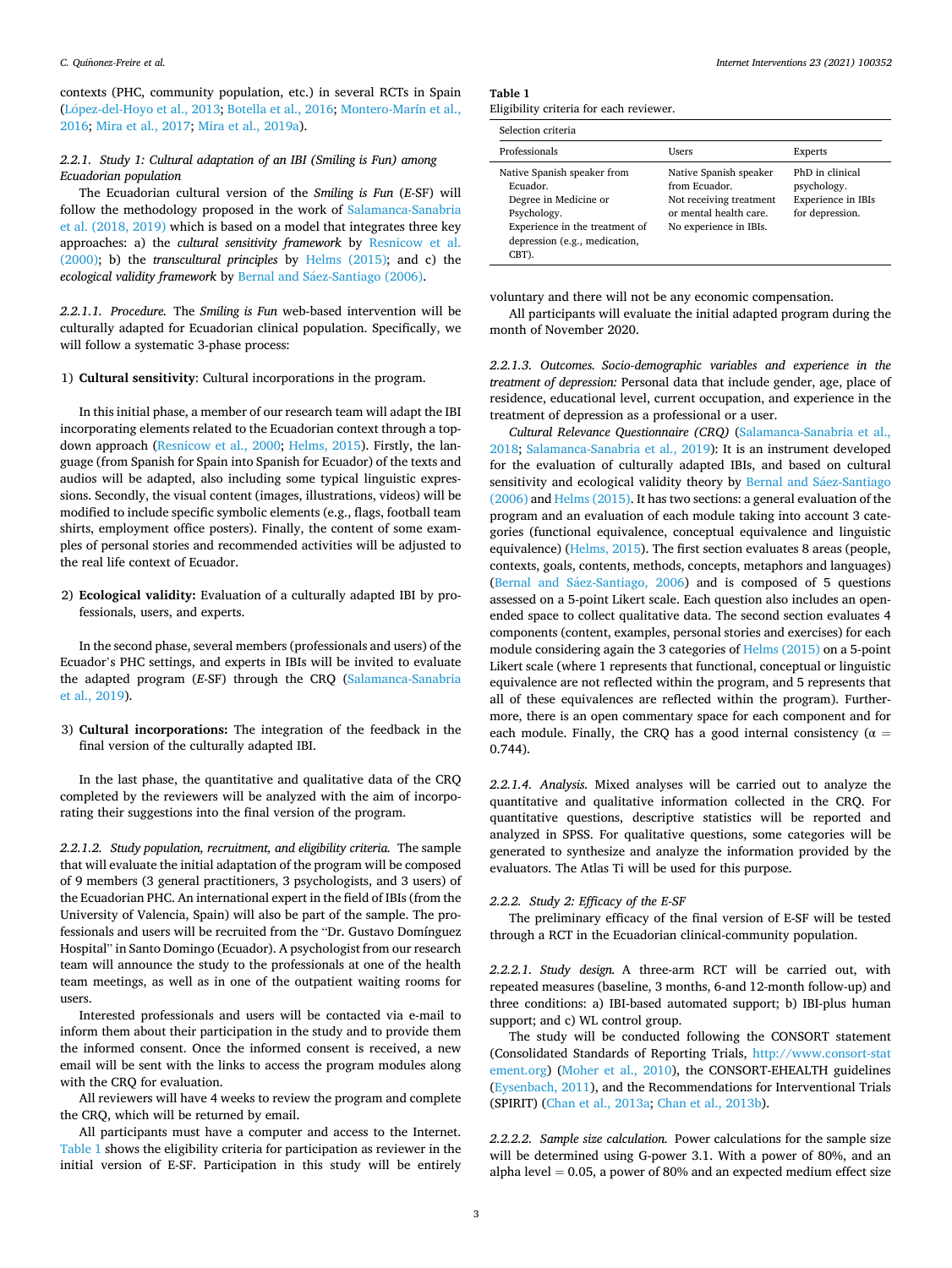of  $d = 0.60$  according to a similar study [\(Mira et al., 2017](#page-8-0)), the required sample size is 108 participants (36 per condition). As IBIs tend to result in relatively high dropout rates of about 40% [\(Etzelmueller et al., 2020](#page-7-0)), this study will recruit a total of 153 participants (51 per condition).

*2.2.2.3. Study population, recruitment, eligibility criteria, and procedure.*  According to the last official national census of Ecuador ([INEC, 2010](#page-6-0)), Santo Domingo is the fourth most populated city in Ecuador, with 368.013 inhabitants. The official language is Spanish. 81% of the population defines itself as "mestizo" followed by 7.7% of the Afro-Ecuadorian population. Only 1.7% of the inhabitants identify themselves as indigenous (Tsáchila) and speak mainly Tsafiki (native language of the Tsáchila culture). 23% of the economically active population has a formal job, 26.10% has an informal job, while 17.5% is underemployed. 50.62% of the economically active population is dedicated to "customer service, services and sales", and 22.63% is dedicated to "elementary work" (machine operators, technicians and artisans, etc.). 12.34% carry out professional and scientific activities, and people working as "directors and managers" only represent 3.25% of the population ([INEC, 2016\)](#page-6-0). The average number of years of education of the population is 9.3 and there is a rate of illiteracy of 5.2% among people over 15 years of age (Ministerio de Educación del Ecuador, 2015). Regarding the use of technological devices, 27% of the population over 10 years old in the province has not used these technologies [\(INEC,](#page-6-0)  [2010\)](#page-6-0). There are no updated data by province, but at the national level 59% of the population has had access to the Internet (45.5% from home, 66.7% in the urban area, and 42.9% in the rural area). On the other hand, digital illiteracy reaches a percentage of 11.40% (7.8% and 20% in the urban and rural areas respectively) in people from 15 to 49 years old [\(INEC, 2019\)](#page-6-0).

This study will be advertised through posters in healthcare centers and the media (the Internet and newspapers) in the Santo Domingo area (Ecuador). The recruitment will be implemented in first and second level PHC settings belonging to the "Dr. Gustavo Domínguez Hospital". Interested patients will be contacted via email or telephone and must give their informed consent to participate in this study. To confirm inclusion/exclusion criteria (see Table 2), a telephone or face-to-face screening interview will be carried out by a psychologist from our research team and from that hospital, using the Mini-International Neuropsychiatric Interview for diagnosis version 5 (M.I.N.I. 5.0) ([Lecrubier et al., 1997;](#page-8-0) [Ferrando et al., 2000\)](#page-7-0) and the Patient Health Questionnaire (PHQ-9) [\(Diez-Quevedo et al., 2001;](#page-7-0) [Kroenke et al.,](#page-7-0)  [2001\)](#page-7-0). Furthermore, the screening will evaluate the presence of a stressful life event and its interference. If the patient meets the eligibility criteria, randomization will be conducted.

After the confirmation of the diagnosis, patients will be randomly assigned to one of the three conditions (IBI-based automated support, IBI-plus human support, and WL). Randomization will be handled by a computer algorithm administered by an independent researcher who will not be involved in the study. The assigned condition and procedure of the intervention will be communicated to the patients via phone call

| anie |  |
|------|--|
|------|--|

Inclusion/exclusion criteria.

| Inclusion Criteria                                                                               | Exclusion criteria                                                                                                                                           |
|--------------------------------------------------------------------------------------------------|--------------------------------------------------------------------------------------------------------------------------------------------------------------|
| Age between 18 and 65 years old                                                                  | Presence of serious psychiatric<br>comorbidities (substance dependence,<br>bipolar affective disorder, obsessive<br>compulsive disorder, psychotic illness). |
| Meeting the M.I.N.I. diagnostic criteria<br>for Major Depressive Disorder                        | High risk for suicide.                                                                                                                                       |
| Scores $<$ 20 on the PHO-9                                                                       | Receiving psychological treatment for<br>depression at the time of recruitment.                                                                              |
| Ability to understand and read Spanish,<br>access to the Internet and having an<br>email address |                                                                                                                                                              |

by the same psychologist.

Once patients are assigned to their condition, they will fill out the assessments via online at baseline, 3-, 6-, and 12-months after baseline. [Fig. 1](#page-4-0) shows the study flow chart. Moreover, control group participants will answer a monthly online questionnaire to monitor their mood during the waiting period.

Enrollment will start in December 2020 and will be finished in April 2021. Data analysis will start in July 2021.

#### *2.2.2.4. Interventions*

*2.2.2.4.1. Ecuadorian cultural version of the Smiling is Fun (E-SF).*  The E-SF is based on the Spanish version of *Smiling is Fun* [\(Botella et al.,](#page-7-0)  [2012, 2015\)](#page-7-0), an Internet, multimedia and interactive program for the psychological treatment of emotional disorders (e.g. depression), which is based on transdiagnostic cognitive behavioral therapy. The program includes 6 treatment components (motivation, psycho-education, behavioral activation strategies, cognitive therapy, positive psychology strategies, and relapse prevention) addressed through 8 modules. Moreover, the web system includes 3 transversal tools (*activity report, calendar, how am I?*) to provide feedback and guide patients during the intervention. Another important function of the program is that the therapists have access to all the information participants provide during the treatment, so that if the patient's condition gets worse they can receive an alert. These alerts are generated by the system when a high risk of suicide is detected. Then, an email is sent to the clinical team so that the therapist can contact the patients and make better decisions to protect and help them. Finally, patients will have a maximum of 12 weeks to complete all eight modules. For more information about this IBI, see Refs. ([Botella et al., 2012, 2015, 2016;](#page-7-0) López-del-Hoyo et al., [2013; Mira et al., 2017](#page-8-0)).

#### *2.2.2.4.1.1. Support*

Patients randomly assigned to IBI will receive automatic support by the system (IBI-based automated support), or this along with minimal human support (IBI-plus human support).

The automated support will consist of 2 weekly mobile phone text messages reminding patients of the importance of performing the tasks in each module and the activity report every day. Moreover, the system will send an automatic email to encourage participants to continue with the IBI when they have not accessed the program for a week. Finally, the program will provide continuous feedback to users through the above mentioned transversal tools.

The human support will be provided through a weekly phone call (5 min call duration maximum) by a psychologist during the intervention period in order to resolve any difficulties or doubts about the use and the clinical content of the online protocol, or to remind patients of the importance of doing the tasks and encourage them to review the treatment contents.

*2.2.2.4.2. Control condition.* Participants of the WL group will receive access to the web-based intervention once participants fulfill the 3-month assessment. During the WL period, their clinical progress will be monitored, and if high scores of distress (e.g., depression, anxiety) or suicidal attempt are detected, there will be contacted by a clinician.

*2.2.2.5. Outcomes.* The study measures and assessment times are summarized in [Table 3](#page-5-0).

*2.2.2.5.1. Primary outcomes. Beck Depression Inventory-II (BDI-II)*  ([Beck et al., 1996\)](#page-7-0): The BDI-II is a 21-item self-report that measure the presence of depressive symptoms. Participants choose the statement that best describes their state in the past 2 weeks, including the current day. Items are rated from 0 to 3, depending on the chosen statement, and the total score ranges from 0 to 63. Standardized score ranges for categorical levels of depressive symptoms are: 0–13 (minimal depression), 14–19 (mild depression), 20–28 (moderate depression), and 29–63 (severe depression). The Spanish version [\(Sanz et al., 2003](#page-8-0)) showed high internal consistency.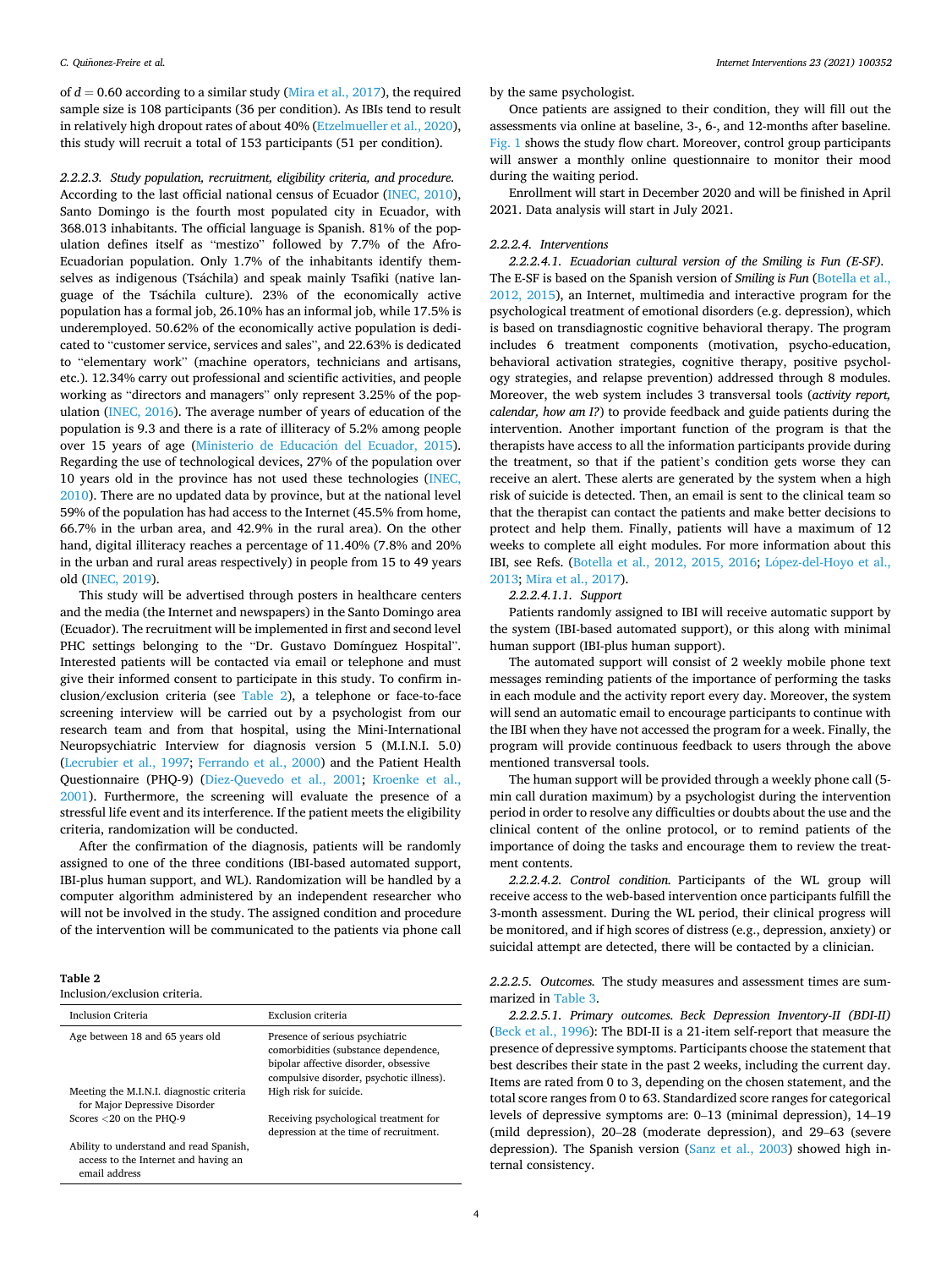<span id="page-4-0"></span>

**Fig. 1.** Patient flow diagram.

Patient Health Questionnaire-9 item (PHQ-9) ([Kroenke et al., 2001](#page-7-0)): The PHQ-9 is a 9-item questionnaire that can be used to screen and diagnose patients with depressive disorders. The nine items are each scored on a 0–3 scale. Total scores range from 0 to 27. Higher scores indicate a more severe depression. The PHQ-9 has been shown to have good psychometric properties [\(Wittkampf et al., 2007](#page-8-0)), and also in the Spanish version [\(Merz et al., 2011\)](#page-8-0).

*2.2.2.5.2. Secondary outcomes. Generalized Anxiety Disorder Scale (GAD-7)* (Lowe [et al., 2008](#page-8-0)): The GAD-7 is a 7-item self-report measure that assesses the symptoms and severity of anxiety based on the DSM-IV diagnostic criteria. The instrument has shown excellent reliability ( $\alpha =$ 0.92) ([Kroenke et al., 2010](#page-7-0)). The Spanish version of GAD-7 has shown good internal consistency [\(García-Campayo et al., 2010](#page-7-0)).

*Overall Anxiety Severity and Impairment Scale (OASIS)* ([Norman et al.,](#page-8-0)  [2006\)](#page-8-0): The OASIS is a 5-item self-report scale with a scale ranging from 0 to 4, which measures the frequency and severity of anxiety, as well as the level of avoidance, work/academic/home interference, and social and everyday life impairment related to anxiety symptoms. A psychometric analysis of the OASIS scale found good internal consistency ( $\alpha$  = 0.80), test-retest reliability ( $k = 0.82$ ) and convergent validity for this instrument [\(Norman et al., 2006](#page-8-0)). The Spanish version of the OASIS has also shown good psychometric properties (González-Robles et al., [2018\)](#page-7-0).

*Overall Depression Severity and Impairment Scale (ODSIS)* (Bentley [et al., 2014\)](#page-7-0): The ODSIS is a 5-item self-report scale with a scale ranging from 0 to 4, which measures the frequency and severity of depression. The ODSIS can also be used to assess severity and impairment associated with low mood. The Spanish version of the ODSIS has been found to be good [\(Mira et al., 2019b\)](#page-8-0).

*Positive and Negative Affect Scale* (*PANAS)* [\(Watson et al., 1988](#page-8-0)): The PANAS is 20-item measure that evaluate two independent dimensions: positive affect and negative affect. It has shown excellent convergent and divergent validity ([Watson et al., 1988](#page-8-0)). The Spanish version by [Sandín et al. \(1999\)](#page-8-0) showed adequate internal consistency (Cronbach's α between 0.87 and 0.91).

*Assessment of Quality of Life (AQoL-6D)* [\(Hawthorne et al., 1999](#page-7-0)): The AQoL-6D is a 20-item self-report questionnaire that measures healthrelated quality of life taking into account six domains (independent living, relationships, mental health, coping, pain, and senses). This instrument enables conversion to utility scores to calculate Quality-Adjusted Life-Years (QALYs). The AQoL-6D has shown good psychometric properties ([Richardson et al., 2012\)](#page-8-0).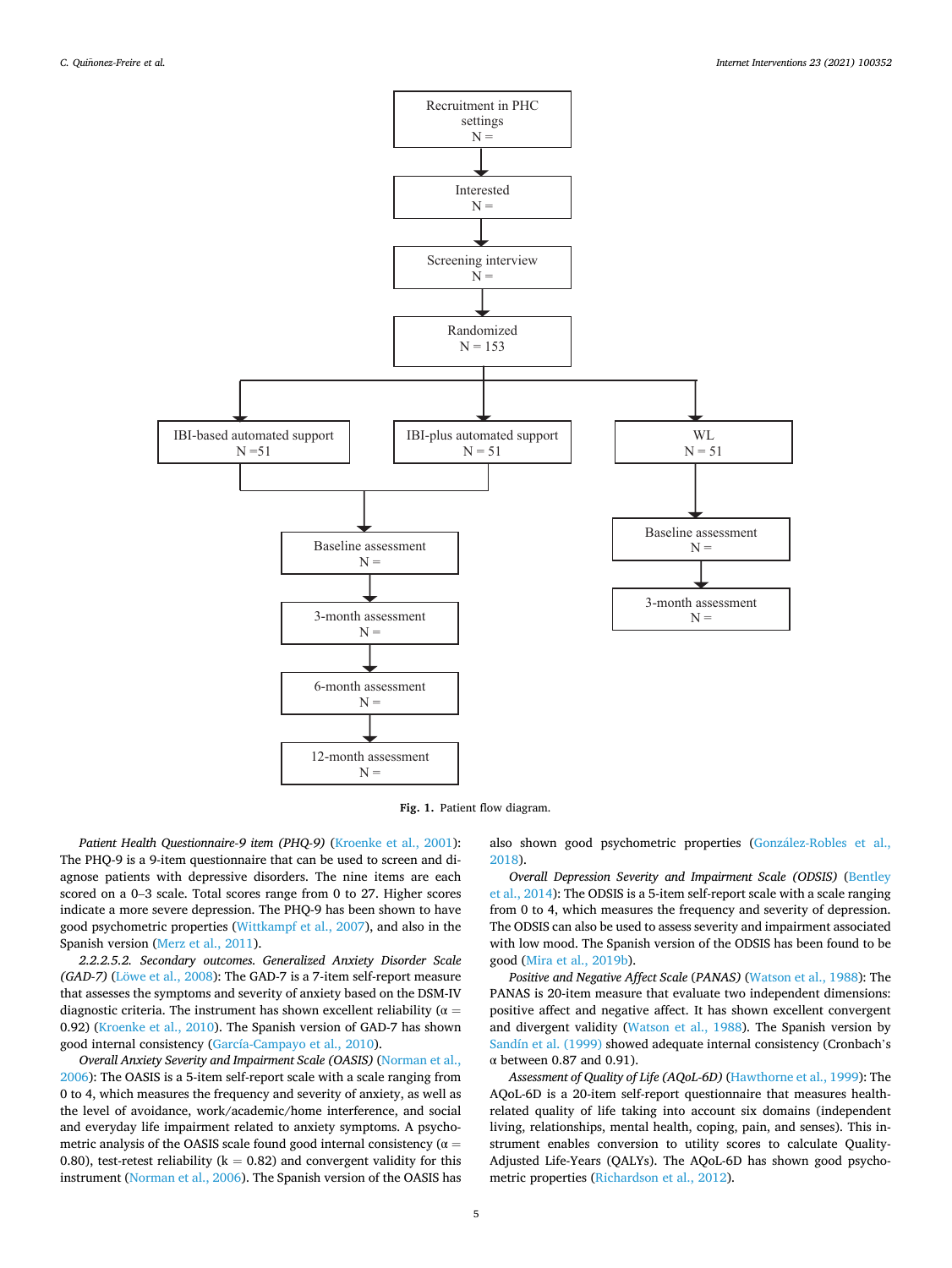#### <span id="page-5-0"></span>**Table 3**

Study measures and assessment times.

| Measure                                            | Variable                                        | Screening | Baseline | Post-module | 3 months | 6 and 12 months |
|----------------------------------------------------|-------------------------------------------------|-----------|----------|-------------|----------|-----------------|
| Sociodemographic and clinical variables            |                                                 | x         |          |             |          |                 |
| M.I.N.I.                                           | Diagnostic interview                            | x         |          |             |          |                 |
| BDI-II                                             | Depression symptoms                             |           | x        |             | x        | x               |
| $PHQ-9b$                                           | Depression symptoms                             | x         | x        |             | X        | X               |
| GAD-7                                              | Anxiety symptoms                                |           | x        |             | x        | X               |
| <b>OASIS</b>                                       | Anxiety symptoms                                |           | x        | X           | x        |                 |
| <b>ODSIS</b>                                       | Depression symptoms                             |           | x        | X           | x        |                 |
| <b>PANAS</b>                                       | Affect                                          |           | x        | x           | x        | x               |
| AQoL-6D                                            | Health-related quality of life                  |           | x        |             | x        | X               |
| TiC-P                                              | Health care uptake and productivity at work     |           | X        |             | x        |                 |
| APOI <sup>a</sup>                                  | Attitudes towards online interventions          |           | x        |             |          |                 |
| CEQ                                                | Patient credibility and expectancy of treatment |           | X        |             |          |                 |
| WAI-TECH-SF <sup>a</sup>                           | Working alliance with the online program        |           |          |             | x        |                 |
| CSQ                                                | Client satisfaction                             |           |          |             | x        |                 |
| $SUS^a$                                            | Usability and acceptance of program             |           |          |             | x        |                 |
| Semi-structured Qualitative interview <sup>a</sup> | Opinion about the program and support           |           |          |             | x        |                 |

M.I.N.I, Mini-International Neuropsychiatric Interview; BDI-II, Beck Depression Inventory-II; PHQ-9, Patient Health Questionnaire-9; GAD-7, Generalized Anxiety Disorder-7; OASIS, Overall Anxiety Severity and Impairment Scale; ODSIS, Overall Depression Severity and Impairment Scale; PANAS, Positive and Negative Affect Scale; AQoL-6D, Assessment of Quality of Life; TiC-P, Trimbos/iMTA Questionnaire on costs on Psychiatric Illnesses; APOI, Attitudes Towards Psychological Online Interventions; CEQ, Credibility and Expectancy Questionnaire; CSQ, Client Satisfaction Questionnaire; SUS, System Usability Scale; WAI-TECH-SF, Working Alliance Inventory for Online Intervention-Short Form. <br>a This instrument will be administered in the IBI conditions. <br>b These instruments will be administered monthly in the control condition.

*2.2.2.5.3. Other measures. Sociodemographic and clinical variables:*  Personal data that include information such as age, gender, country of birth, education or income level, and experience of symptoms of depression.

*Mini-International Neuropsychiatric Interview version 5.0 (M.I.N.I. 5.0)*  ([Lecrubier et al., 1997](#page-8-0); [Sheehan et al., 1998\)](#page-8-0): The M.I.N.I. will be used at screening to assess current depression and current comorbid disorders. This measure is a structured diagnostic interview based on the Diagnostic and Statistical Manual of Mental Disorders 4th edition (DSM-IV) and on International Classification of Diseases-10 (ICD-10) criteria. The M.I.N.I. has been translated and validated in Spanish ([Ferrando et al.,](#page-7-0)  [2000\)](#page-7-0).

*Trimbos/iMTA Questionnaire on costs on Psychiatric Illnesses (TiC-P)*  ([Hakkaart-van Roijen et al., 2002](#page-7-0)): The TiC-P is an 11-item self-report questionnaire with two different parts that can be administered separately. Part I assesses the participant's health care and medication use. Part II measures lost productivity costs resulting from absenteeism (being absent from work because of illness) and presenteeism (being present at work while ill, which may lead to reduced efficiency).

Attitudes Towards Psychological Online Interventions (APOI) (Schröder [et al., 2015](#page-8-0)): The APOI is a 16-item self-report questionnaire that assesses participants' acceptance towards POIs across four subscales (skepticism and perception of risks, confidence in effectiveness, technologization threat, and anonymity benefits). This measure has shown good internal consistency (Schröder [et al., 2015](#page-8-0)).

*Credibility and Expectancy Questionnaire (CEQ)* ([Devilly and Borko](#page-7-0)[vec, 2000\)](#page-7-0): The CEQ is a 6-item self-report instrument that measures treatment credibility, defined as "how believable, convincing, and logical the treatment is" and expectancy, defined as "improvements the client believes will be achieved". The CEQ has high internal consistency within each factor, and good test-retest reliability ([Devilly and Borko](#page-7-0)[vec, 2000](#page-7-0)).

*Working Alliance Inventory for Online Intervention-Short Form (WAI-TECH-SF):* The WAI-TECH-SF is an adaptation of the WAI-SF ([Hatcher](#page-7-0)  [and Gillaspy, 2006](#page-7-0)) elaborated by Labpsitec [\(http://www.labpsitec.uji.](http://www.labpsitec.uji.es/esp/index.php)  [es/esp/index.php](http://www.labpsitec.uji.es/esp/index.php)). It is a 12-item self-report questionnaire aimed at assessing the working alliance with the online intervention, with responses on a 7-point Likert scale ranging from 1 ("never") to 7 ("always"). The questionnaire was designed to cover the same structure as the original scale with three dimensions: (1) therapeutic goals, (2) tasks, and (3) bonds.

*Client Satisfaction Questionnaire (CSQ)* ([Larsen et al., 1979;](#page-8-0) [Attkisson](#page-6-0)  [and Greenfield, 1996](#page-6-0)): The CSQ is an 8-item self-report questionnaire that assesses overall patient satisfaction with health and human services.

*System Usability Scale* (SUS) [\(Brooke, 1996](#page-7-0)): The SUS is a 10-item self-report scale ranging from 0 ("strongly disagree") to 4 ("strongly agree") that measures the usability of a service or product and the acceptance of technology by people who use it [\(Botella et al., 2016](#page-7-0)). The questionnaire was found to be reliable and robust ([Bangor et al., 2008](#page-6-0)).

*Semi-structured qualitative interview*: An 11-item qualitative interview will be developed. It consists of 6 items rated on a scale ranging from 1 ("very little") to 5 ("very much") and 4 dichotomous questions ("yes" or "no") to assess participants' opinions about the *E*-SF program and the support received. Additionally, options will be available to expand participants' qualitative responses for each item. A final open question will explore the general opinion of the program.

*2.2.2.6. Ethics.* The study follows the guidelines of the Helsinki Declaration [\(World Medical Association, 2013](#page-9-0)). All the researchers will follow the guidelines for Good Clinical Practice (Food Drug [Administration,](#page-6-0)  [1997\)](#page-6-0) and the legislation on Ethics and Human Experimentation of the Ministry of Public Health of Ecuador [\(Ministerio de Salud Pública del](#page-6-0)  [Ecuador, 2014\)](#page-6-0). As noted, all the participants will be volunteers, and they will not receive any compensation for their participation. They will sign the informed consent once the study and its conditions have been explained. Participants will be able to withdraw from the study at any time, without giving any reason and with no consequences. The study is supported and authorized by the Human Research Ethics Committee of the Central University of Ecuador (reference number: 00016-UV-*E*-2019) and by the "Dr. Gustavo Domínguez Hospital". In addition, the study is registered in the United States National Institute of Health Registration System (<http://www.clinicaltrials.gov>) with Clinical Trials Registration Number: NCT04237714, [https://clinicaltrials.gov/ct2/sh](https://clinicaltrials.gov/ct2/show/NCT04237714)  [ow/NCT04237714.](https://clinicaltrials.gov/ct2/show/NCT04237714)

*2.2.2.7. Data analysis.* Group differences in participants' sociodemographic (e.g., age, gender) and clinical data will be examined using independent-samples *t*-tests (*t*) for continuous variables and chi-square tests  $(\chi^2)$  for categorical variables. Intent-to-treat mixed-model analyses without any ad hoc imputations will be used to handle missing data ([Chakraborty and Gu, 2009](#page-7-0)). This method will be conducted using all the available observations [\(Gueorguieva and Krystal, 2004](#page-7-0); [Salim et al.,](#page-8-0)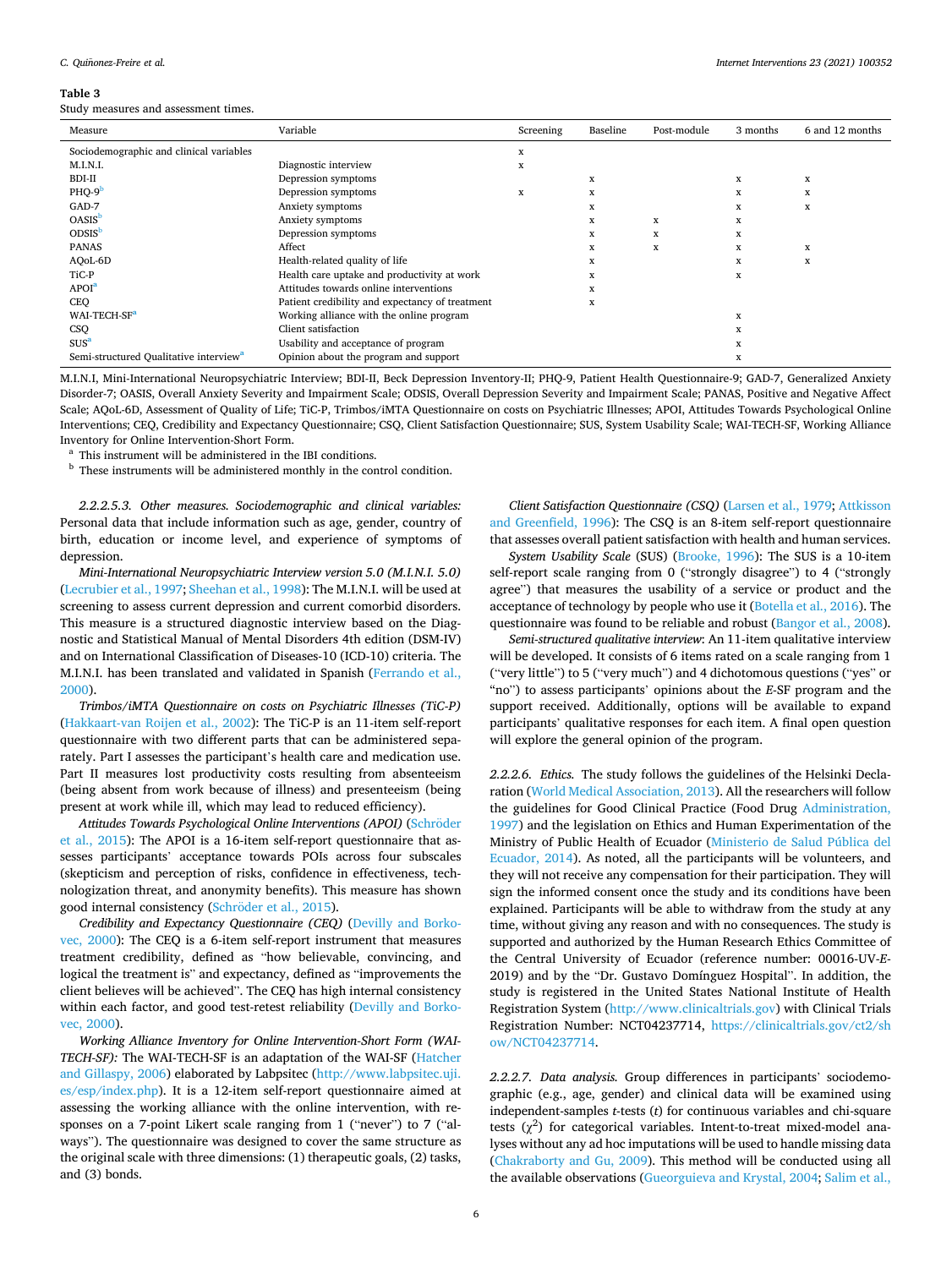<span id="page-6-0"></span>[2008\)](#page-8-0). In case of lost data, we will assume that the losses will be missing completely at random (MCAR) and will be evaluated using Little's MCAR test. A linear mixed-model for each outcome measure will be implemented using the MIXED procedure with one random intercept per subject. For each outcome, time will be treated as within-group factor and group as a between-group factor. Effect sizes (Cohen's d) will be calculated for within- and between-group comparisons ([Cohen, 1998](#page-7-0); [Cumming and Calin-Jageman, 2017\)](#page-7-0). The reliable rate of change (RCI) ([Jacobson and Truax, 1991](#page-7-0)) for the primary outcome measure (depression) will be calculated on the basis of the full sample after 3 months from the baseline. Incremental cost-effectiveness ratios (ICERs) will be calculated to analyze both, the cost-effectiveness of E-SF based in our primary outcome and the cost-utility based on QALYs calculated with AQoL-6D. Moreover, multiple regression analyses (by means of stepwise and hierarchical models) will be applied to examine whether expectations and satisfaction predicted the improvement in the primary outcome measure. Proportions in scores will be calculated for usability, acceptability and opinions about the program and support. Differences in proportions between groups will be calculated using  $\chi^2$  tests, and *t*-test to compare the overall SUS scores. Finally, we will use the SUS "acceptability ranges" and "adjective rating" (Bangor et al., 2008) to provide qualitative comparisons of usability and acceptability scores. All analyses will be conducted using IBM SPSS statistics for Windows, version 26.

In any case, the state of the art of analytic methodology for RCT will be reviewed before analyzing the data, in order to apply the most appropriate statistical analysis procedure.

#### **3. Discussion**

In the present paper, we described the procedure of a cultural adaptation process of an IBI ([Botella et al., 2012, 2015](#page-7-0)) for depression, which follows the systematized methodology by Salamanca-Sanabria [et al. \(2018, 2019\)](#page-8-0). The main aim of this study protocol is to examine the efficacy of an Internet-based culturally adapted intervention for treating depression in the Ecuadorian clinical population. It is expected that the group of experts and users will provide feedback and useful information to contribute to the final phase of the cultural adaptation process of the E-SF program through the CRQ instrument (Study 1). Moreover, it is expected that both guided Internet-based culturally adapted interventions will be more effective than WL group in reducing depressive symptoms (Study 2). To our knowledge, this is the first research in Ecuador which uses a cultural adaptation of an IBI in a clinical population related to PHC settings for the treatment of depression.

One of the strengths of the present study is the systematic cultural adaptation, which includes the involvement of experts and users. The results of Studies 1 and 2 are encouraging to explore whether IBIs can be an acceptable way to provide mental health support for Ecuadorian population suffering from depression.

Another strength of this study is its focus on PHC. The use of digital technologies in low- and middle-income countries could be an efficacious and cost-effective therapeutic option for the treatment of mental health problems in the public system ([Watts and Andrews, 2014](#page-8-0); [Bockting et al., 2016\)](#page-7-0). The implementation and dissemination of empirically validated IBIs could be a potential resource to address mental health needs and reduce the treatment gap in PHC settings ([Ruwaard et al., 2012; Williams and Andrews, 2013](#page-8-0); [Titov et al., 2019](#page-8-0)). Using IBIs increases the opportunity to reach more people (especially in rural areas), and reduces the work-overload among health care professionals, patient wait time, and the possible stigma associated with mental illness among users [\(Moock, 2014; Webb et al., 2017\)](#page-8-0), especially now that access to face-to-face care services has been affected by the global health emergency caused by the COVID-19.

We would like to mention some possible limitations such as the high dropout rates in the IBI conditions [\(Etzelmueller et al., 2020\)](#page-7-0), and the possible presence of negative attitudes among patients and professionals regarding this new treatment in low resourced countries, such as Ecuador (Schröder [et al., 2017\)](#page-8-0).

The present study is a pioneer in providing evidence on the impact of an Internet-based culturally adapted intervention for the treatment of depression in a resource-limited health care country such as Ecuador. As a future challenge, a non-inferiority RCT will be proposed to test the effectiveness of this IBI when compared to the treatment as usual in the PHC settings.

### **Funding**

This research was funded by Excellence Research Program PROM-ETEO ("INTERSABIAS" project—PROMETEO/2018/110/Conselleria d'Educació, Investigació, Cultura I Esport, Generalitat Valenciana).

#### **Declaration of competing interest**

The authors declare that they have no conflict of interests.

#### **Acknowledgements**

We thank the CIBEROBN, an initiative of the ISCIII (ISC III CB06 03/ 0052), "INTERSABIAS" Project (PROMETEO/2018/110), and Dr. Gustavo Domínguez Hospital of Ecuador for their support in the development of this study.

#### **References**

- Instituto Nacional de Estadísticas y Censos (2010). Censo nacional de población y vivienda, INEC, Ecuador, viewed 5 October 2020. Available at: [https://www.ecuado](https://www.ecuadorencifras.gob.ec/censo-de-poblacion-y-vivienda/)  [rencifras.gob.ec/censo-de-poblacion-y-vivienda/](https://www.ecuadorencifras.gob.ec/censo-de-poblacion-y-vivienda/).
- Ministerio de Salud Pública del Ecuador (2014). Acuerdo Ministerial 4889. Aprobación y *Seguimiento de los Comit*´*es de Etica* ´ *de Investigacion* ´ *en Seres Humanos (CEISH) y de los Comit*´*es de Etica* ´ *Asistenciales para la Salud (CEAS)*, Registro Oficial del Ecuador No. 279, Quito, viewed 28 March 2020. Available at: [https://www.registroficial.gob.](https://www.registroficial.gob.ec/index.php/registro-oficial-web/publicaciones/suplementos/item/1891-suplemento-al-registro-oficial-no-279) [ec/index.php/registro-oficial-web/publicaciones/suplementos/item/1891-supl](https://www.registroficial.gob.ec/index.php/registro-oficial-web/publicaciones/suplementos/item/1891-suplemento-al-registro-oficial-no-279)  [emento-al-registro-oficial-no-279.](https://www.registroficial.gob.ec/index.php/registro-oficial-web/publicaciones/suplementos/item/1891-suplemento-al-registro-oficial-no-279)
- Instituto Nacional de Estadísticas y Censos (2016). Encuesta nacional de empleo, desempelo y subempleo: indicadores laborales, INEC, Ecuador, viewed 5 October 2020. Available at: [https://www.ecuadorencifras.gob.ec/documentos/web-inec/E](https://www.ecuadorencifras.gob.ec/documentos/web-inec/EMPLEO/2016/Septiembre-2016/092016_ENEMDU.pdf)  [MPLEO/2016/Septiembre-2016/092016\\_ENEMDU.pdf.](https://www.ecuadorencifras.gob.ec/documentos/web-inec/EMPLEO/2016/Septiembre-2016/092016_ENEMDU.pdf)
- Instituto Nacional de Estadísticas y Censos (2019). Tecnologías de la información y comunicación: encuesta multipropósito, INEC, Ecuador, viewed 5 October 2020. Available at: [https://www.ecuadorencifras.gob.ec/documentos/web-inec/Estadisti](https://www.ecuadorencifras.gob.ec/documentos/web-inec/Estadisticas_Sociales/TIC/2019/201912_Principales_resultados_Multiproposito_TIC.pdf)  [cas\\_Sociales/TIC/2019/201912\\_Principales\\_resultados\\_Multiproposito\\_TIC.pdf](https://www.ecuadorencifras.gob.ec/documentos/web-inec/Estadisticas_Sociales/TIC/2019/201912_Principales_resultados_Multiproposito_TIC.pdf).
- Pan American Health Organization (2018). *The Burden of Mental Disorders in the Region of the Americas*. PAHO, Washintong, D.C., viewed 03 March 2020. Available at: [htt](https://iris.paho.org/handle/10665.2/49578)  [ps://iris.paho.org/handle/10665.2/49578](https://iris.paho.org/handle/10665.2/49578).
- Food Drug Administration (1997). *International conference on harmonization, good clinical practice: consolidated guidelines*, Federal Register, USA, viewed 28 March 2020. Avaliable at: [https://www.federalregister.gov/documents/1997/05/09/97-121](https://www.federalregister.gov/documents/1997/05/09/97-12138/international-conference-on-harmonisation-good-clinical-practice-consolidated-guideline-availability) [38/international-conference-on-harmonisation-good-clinical-practice-consolidated](https://www.federalregister.gov/documents/1997/05/09/97-12138/international-conference-on-harmonisation-good-clinical-practice-consolidated-guideline-availability)  [-guideline-availability.](https://www.federalregister.gov/documents/1997/05/09/97-12138/international-conference-on-harmonisation-good-clinical-practice-consolidated-guideline-availability)
- Andersson, G., Cuijpers, P., 2009. Internet-based and other computerized psychological treatments for adult depression: a meta-analysis. Cogn. Behav. Ther. 38 (4), 196–205. <https://doi.org/10.1080/16506070903318960>.
- Andersson, G., Cuijpers, P., Carlbring, P., Riper, H., Hedman, E., 2014. Guided Internetbased vs. face-to-face cognitive behavior therapy for psychiatric and somatic disorders: a systematic review and meta-analysis. World Psychiatry 13 (3), 288–295. <https://doi.org/10.1002/wps.20151>.
- Arjadi, R., Nauta, M.H., Scholte, W.F., Hollon, S.D., Chowdhary, N., Suryani, A.O., Uiterwaal, C.S., Bockting, C.L., 2018. Internet-based behavioural activation with lay counsellor support versus online minimal psychoeducation without support for treatment of depression: a randomised controlled trial in Indonesia. Lancet Psychiatry 5 (9), 707–716. [https://doi.org/10.1016/S2215-0366\(18\)30223-2](https://doi.org/10.1016/S2215-0366(18)30223-2).
- [Attkisson, C., Greenfield, T., 1996. The client satisfaction questionnaire \(CSQ\) scales and](http://refhub.elsevier.com/S2214-7829(20)30118-4/rf0020)  the service satisfaction Scale-30. *[Outcomes assessment in clinical practice](http://refhub.elsevier.com/S2214-7829(20)30118-4/rf0020)*, pp. 120–[127](http://refhub.elsevier.com/S2214-7829(20)30118-4/rf0020).
- Bangor, A., Kortum, P.T., Miller, J.T., 2008. An empirical evaluation of the system usability scale. International Journal of Human-Computer Interaction 24 (6), 574–594. <https://doi.org/10.1080/10447310802205776>.
- Barak, A., Hen, L., Boniel-Nissim, M., Shapira, N., 2008. A comprehensive review and a meta-analysis of the effectiveness of internet-based psychotherapeutic interventions. J. Technol. Hum. Serv. 26 (2–4), 109–160. [https://doi.org/10.1080/](https://doi.org/10.1080/15228830802094429)  [15228830802094429.](https://doi.org/10.1080/15228830802094429)
- Barceló-Soler, A., Baños, R.M., López-Del-Hoyo, [Y., Mayoral, F., Gili, M., García-](http://refhub.elsevier.com/S2214-7829(20)30118-4/rf0035)[Palacios, A., García-Campayo, J., Botella, C., 2019. Interventions of computerized](http://refhub.elsevier.com/S2214-7829(20)30118-4/rf0035)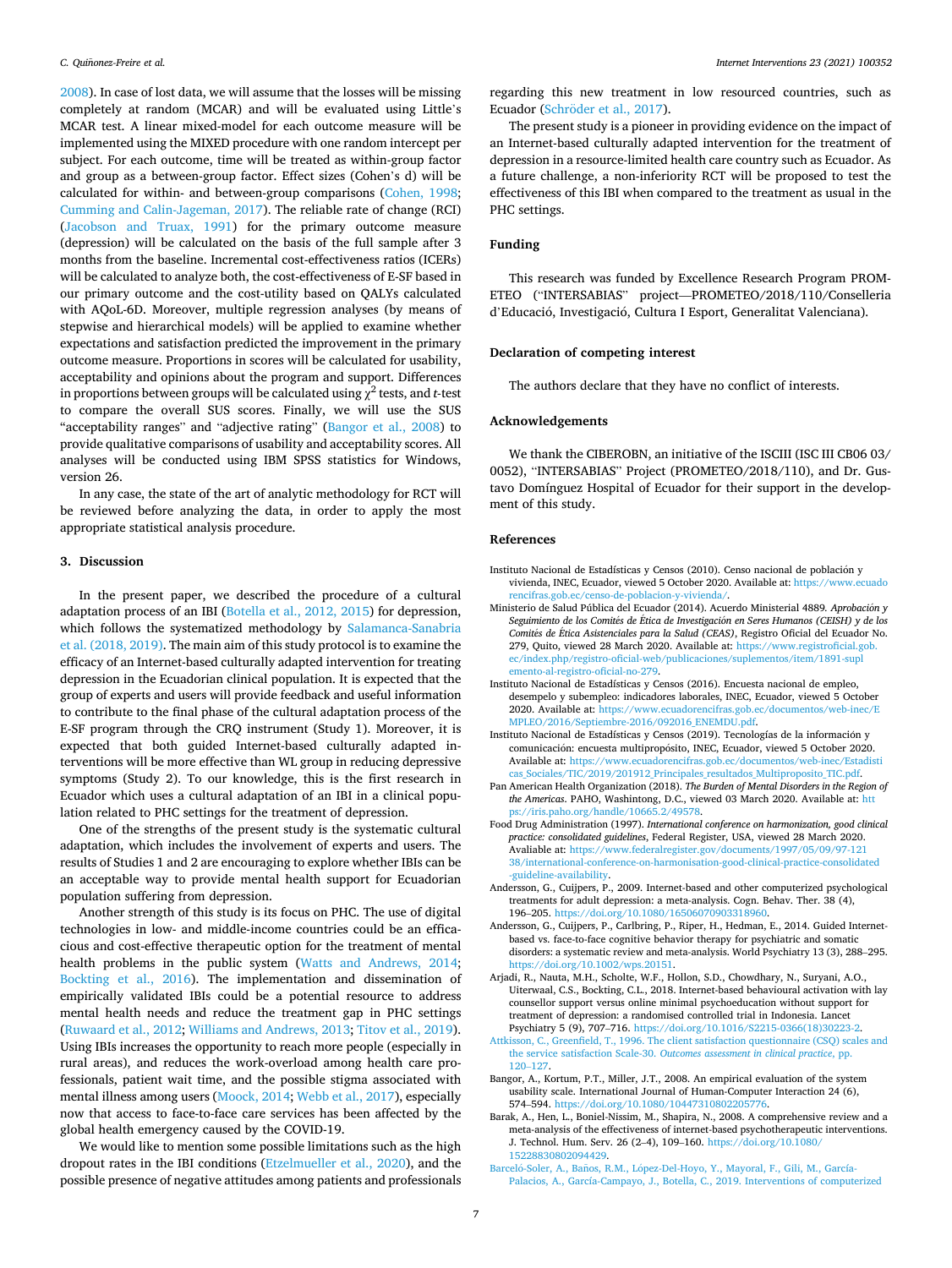#### <span id="page-7-0"></span>*C. Quinonez-Freire* ˜ *et al.*

[psychotherapies for depression in Primary Care in Spain. Actas Esp. Psiquiatr. 47 \(6\),](http://refhub.elsevier.com/S2214-7829(20)30118-4/rf0035)   $236 - 246$  $236 - 246$ 

Barrera, M., Castro, F.G., 2006. A heuristic framework for the cultural adaptation of interventions. Clin. Psychol. Sci. Pract. 13 (4), 311–316. [https://doi.org/10.1111/](https://doi.org/10.1111/j.1468-2850.2006.00043.x) [j.1468-2850.2006.00043.x.](https://doi.org/10.1111/j.1468-2850.2006.00043.x)

- Baumeister, H., Reichler, L., Munzinger, M., Lin, J., 2014. The impact of guidance on Internet-based mental health interventions — a systematic review. Internet Interv. 1 (4), 205–215.<https://doi.org/10.1016/j.invent.2014.08.003>.
- [Beck, A.T., Steer, R.A., Brown, G.K., 1996. Manual for the beck depression inventory-II.](http://refhub.elsevier.com/S2214-7829(20)30118-4/rf0050)  [San Antonio, TX: Psychological Corporation 1, 82](http://refhub.elsevier.com/S2214-7829(20)30118-4/rf0050).
- [Benish, S.G., Quintana, S., Wampold, B.E., 2011. Culturally adapted psychotherapy and](http://refhub.elsevier.com/S2214-7829(20)30118-4/rf0055)  [the legitimacy of myth: a direct-comparison meta-analysis. J. Couns. Psychol. 58 \(3\),](http://refhub.elsevier.com/S2214-7829(20)30118-4/rf0055)  279–[289](http://refhub.elsevier.com/S2214-7829(20)30118-4/rf0055).
- Bentley, K.H., Gallagher, M.W., Carl, J.R., Barlow, D.H., 2014. Development and validation of the overall depression severity and impairments scale. Psychol. Assess. 26 (3), 815–830. [https://doi.org/10.1037/a0036216.](https://doi.org/10.1037/a0036216)
- Bernal, G., Sáez-Santiago, E., 2006. Culturally centered psychosocial interventions. Journal of Community Psychology 34 (2), 121–132. [https://doi.org/10.1002/](https://doi.org/10.1002/jcop.20096)   $i$ cop. 2009 $i$
- Bernal, G., Jiménez-Chafey, M.I., Domenech Rodríguez, M.M., 2009. Cultural adaptation of treatments: a resource for considering culture in evidence-based practice. Prof. Psychol. Res. Pract. 40 (4), 361–368. [https://doi.org/10.1037/a0016401.](https://doi.org/10.1037/a0016401)
- Bockting, C.L.H., Williams, A.D., Carswell, K., Grech, A.E., 2016. The potential of lowintensity and online interventions for depression in low- and middle-income countries. Global Mental Health 3, e25. [https://doi.org/10.1017/gmh.2016.21.](https://doi.org/10.1017/gmh.2016.21)
- Botella, C., Mira, A., García-Palacios, A., Quero, S., Navarro, M., Riera López del Amo, A., Molinari, G., Castilla, D., Moregraga, I., Soler, C. Alcaniz, M. and Banos, R.M. (2012). Smiling is fun: a coping with stress and emotion regulation program, Studies in health technology and informatics, 181, pp. 123–127.
- Botella, C., Mira, A., Herrero, R., García-Palacios, A., Baños, R.M., 2015. Un programa de intervención auto-aplicado a través de Internet para el tratamiento de la depresión: 'Sonreír es divertido"', [Aloma Revista de Psicologia](http://refhub.elsevier.com/S2214-7829(20)30118-4/rf0080). Ciències de l'Educació i de l'[Esport 33 \(2\), 39](http://refhub.elsevier.com/S2214-7829(20)30118-4/rf0080)–48.
- Botella, C., Mira, A., Moragrega, I., García-Palacios, A., Bretón-López, J., Castilla, D., del Amo, A.R.L., Soler, C., Molinari, G., Quero, S., Guillén-Botella, V., 2016. An internetbased program for depression using activity and physiological sensors: efficacy, expectations, satisfaction, and ease of use. Neuropsychiatr. Dis. Treat. 12, 393–406. <https://doi.org/10.2147/NDT.S93315>.
- [Brooke, J., 1996. SUS-A quick and dirty usability scale. Usability evaluation in industry](http://refhub.elsevier.com/S2214-7829(20)30118-4/rf0090)  [189 \(194\), 4](http://refhub.elsevier.com/S2214-7829(20)30118-4/rf0090)–7.
- Chakraborty, H., Gu, H., 2009. A Mixed Model Approach for Intent-to-treat Analysis in Longitudinal Clinical Trials with Missing Values. [https://doi.org/10.3768/](https://doi.org/10.3768/rtipress.2009.mr.0009.0903)  $\text{rs.2009.mr.0009.0903}.$
- Chan, A.W., Tetzlaff, J.M., Altman, D.G., Laupacis, A., Gøtzsche, P.C., Krleža-Jerić, K., Hróbjartsson, A., Mann, H., Dickersin, K., Berlin, J.A., Doré, C.J., 2013a. SPIRIT 2013 statement: defining standard protocol items for clinical trials. Ann. Intern. Med. 158 (3), 200–207. [https://doi.org/10.7326/0003-4819-158-3-201302050-](https://doi.org/10.7326/0003-4819-158-3-201302050-00583)  [00583.](https://doi.org/10.7326/0003-4819-158-3-201302050-00583)
- Chan, A.W., Tetzlaff, J.M., Gøtzsche, P.C., Altman, D.G., Mann, H., Berlin, J.A., Dickersin, K., Hróbjartsson, A., Schulz, K.F., Parulekar, W.R., Krleža-Jerić, K., 2013b. SPIRIT 2013 explanation and elaboration: guidance for protocols of clinical trials. *BMJ*, pp. e7586.<https://doi.org/10.1136/bmj.e7586>.
- Choi, I., Zou, J., Titov, N., Dear, B.F., Li, S., Johnston, L., Andrews, G., Hunt, C., 2012. Culturally attuned internet treatment for depression amongst Chinese Australians: a randomised controlled trial. J. Affect. Disord. 136 (3), 459–468. [https://doi.org/](https://doi.org/10.1016/j.jad.2011.11.003) [10.1016/j.jad.2011.11.003](https://doi.org/10.1016/j.jad.2011.11.003).
- Choi, I., Sharpe, L., Li, S., Hunt, C., 2015. Acceptability of psychological treatment to Chinese- and Caucasian-Australians: internet treatment reduces barriers but face-toface care is preferred. Soc. Psychiatry Psychiatr. Epidemiol. 50 (1), 77–87. [https://](https://doi.org/10.1007/s00127-014-0921-1)  [doi.org/10.1007/s00127-014-0921-1.](https://doi.org/10.1007/s00127-014-0921-1)
- [Cohen, J., 1998. Statistical Power Analysis for the Behavioral Sciences, 2nd edn.](http://refhub.elsevier.com/S2214-7829(20)30118-4/rf0120)  [Lawrence Erlbaum Associates, New York.](http://refhub.elsevier.com/S2214-7829(20)30118-4/rf0120)
- Collado, A., Lim, A.C., MacPherson, L., 2016. A systematic review of depression psychotherapies among Latinos. Clin. Psychol. Rev. 45, 193–209. [https://doi.org/](https://doi.org/10.1016/j.cpr.2016.04.001) [10.1016/j.cpr.2016.04.001](https://doi.org/10.1016/j.cpr.2016.04.001).
- Cuijpers, P., Andersson, G., Donker, T., van Straten, A., 2011. Psychological treatment of depression: results of a series of meta-analyses. Nordic Journal of Psychiatry 65 (6), 354–364. <https://doi.org/10.3109/08039488.2011.596570>.
- Cuijpers, P., Riper, H., Andersson, G., 2015. Internet-based treatment of depression. Curr. Opin. Psychol. 4, 131–135. [https://doi.org/10.1016/j.copsyc.2014.12.026.](https://doi.org/10.1016/j.copsyc.2014.12.026)
- [Cumming, G., Calin-Jageman, R., 2017. Introduction to the New Statistics Estimation,](http://refhub.elsevier.com/S2214-7829(20)30118-4/rf0140)  [Open Science, and Beyond. Routledge.](http://refhub.elsevier.com/S2214-7829(20)30118-4/rf0140)
- Devilly, G.J., Borkovec, T.D., 2000. Psychometric properties of the credibility/ expectancy questionnaire. J. Behav. Ther. Exp. Psychiatry 31 (2), 73–86. [https://doi.](https://doi.org/10.1016/S0005-7916(00)00012-4)  [org/10.1016/S0005-7916\(00\)00012-4](https://doi.org/10.1016/S0005-7916(00)00012-4).
- Diez-Quevedo, C., Rangil, T., Sanchez-Planell, L., Kroenke, K., Spitzer, R.L., 2001. Validation and utility of the patient health questionnaire in diagnosing mental disorders in 1003 general hospital Spanish inpatients. Psychosom. Med. 63 (4), 679–686. <https://doi.org/10.1097/00006842-200107000-00021>.
- Ebert, D.D., Cuijpers, P., Muñoz, R.F., Baumeister, H., 2017. Prevention of mental health disorders using internet- and mobile-based interventions: a narrative review and recommendations for future research. Frontiers in Psychiatry 8 (116). [https://doi.](https://doi.org/10.3389/fpsyt.2017.00116)  [org/10.3389/fpsyt.2017.00116](https://doi.org/10.3389/fpsyt.2017.00116).
- Ministerio de Educación del Ecuador (2015). Estadística Educativa: reporte de indicadores, Quito, viewed 5 October 2020. Available at: [https://educacion.gob.](https://educacion.gob.ec/wp-content/uploads/downloads/2016/01/Publicaciones/PUB_EstadisticaEducativaVol1_mar2015.pdf)

[ec/wp-content/uploads/downloads/2016/01/Publicaciones/PUB\\_EstadisticaEdu](https://educacion.gob.ec/wp-content/uploads/downloads/2016/01/Publicaciones/PUB_EstadisticaEducativaVol1_mar2015.pdf)  [cativaVol1\\_mar2015.pdf](https://educacion.gob.ec/wp-content/uploads/downloads/2016/01/Publicaciones/PUB_EstadisticaEducativaVol1_mar2015.pdf).

- Escobar, K.M., Gorey, K.M., 2018. Cognitive behavioral interventions for depression among Hispanic people: promising meta-analytic evidence for deep cultural adaptations. Soc. Work. Ment. Health 16 (6), 746–758. [https://doi.org/10.1080/](https://doi.org/10.1080/15332985.2018.1476284)  [15332985.2018.1476284](https://doi.org/10.1080/15332985.2018.1476284).
- Etzelmueller, A., Vis, C., Karyotaki, E., Baumeister, H., Titov, N., Berking, M., Ebert, D.D., 2020. Effects of internet-based cognitive behavioral therapy in routine care for adults in treatment for depression and anxiety: systematic review and meta-analysis. J. Med. Internet Res. 22 (8), e18100 [https://doi.org/10.2196/18100.](https://doi.org/10.2196/18100)
- Eysenbach, G. (2011). CONSORT-EHEALTH: Improving and standardizing evaluation reports of web-based and mobile health interventions, *Journal of Medical Internet Research*, 13(4), p. e126. doi: 10.2196/jmir.1923.
- Fairburn, C.G., Patel, V., 2017. The impact of digital technology on psychological treatments and their dissemination. Behav. Res. Ther. 88, 19–25. [https://doi.org/](https://doi.org/10.1016/j.brat.2016.08.012)  [10.1016/j.brat.2016.08.012.](https://doi.org/10.1016/j.brat.2016.08.012)
- Ferrando, L., Bobes, J., Gibert, J., Soto, M. and Soto, O., MINI: Entrevista Neuropsiquiátrica Internacional. versión en español 5.0. 0. DSM-IV 2000. Traducida por L. Franco-Alfonso, L. Franco.
- García-Campayo, J., Zamorano, E., Ruiz, M.A., Pardo, A., Pérez-Páramo, M., López-Gómez, V., Freire, O. and Rejas, J. (2010). Cultural adaptation into Spanish of the generalized anxiety disorder-7 (GAD-7) scale as a screening tool, *Health and Quality of Life Outcomes*, 8(1), p. 8. doi: 10.1186/1477-7525-8-8.
- González-Robles, A., Mira, A., Miguel, C., Molinari, G., Díaz-García, A., García-Palacios, A., Bretón-López, J.M., Quero, S., Baños, R.M. and Botella, C. (2018). A brief online transdiagnostic measure: psychometric properties of the overall anxiety severity and impairment scale (OASIS) among Spanish patients with emotional disorders, *PLOS ONE*. Edited by M. Innamorati, 13(11), p. e0206516. doi: 10.1371/journal. pone.0206516.
- Gueorguieva, R., Krystal, J.H., 2004. Move over anova: progress in analyzing repeatedmeasures data andits reflection in papers published in the archives of general psychiatry. Arch. Gen. Psychiatry 61 (3), 310–317. [https://doi.org/10.1001/](https://doi.org/10.1001/archpsyc.61.3.310)  [archpsyc.61.3.310](https://doi.org/10.1001/archpsyc.61.3.310).
- Hadjistavropoulos, H.D., Nugent, M.M., Alberts, N.M., Staples, L., Dear, B.F., Titov, N., 2016. Transdiagnostic internet-delivered cognitive behaviour therapy in Canada: an open trial comparing results of a specialized online clinic and nonspecialized community clinics. Journal of Anxiety Disorders 42, 19–29. [https://doi.org/](https://doi.org/10.1016/j.janxdis.2016.05.006) [10.1016/j.janxdis.2016.05.006](https://doi.org/10.1016/j.janxdis.2016.05.006).
- Hakkaart-van Roijen, L., Van Straten, A., Donker, M. and Tiemens, B. (2002). Manual Trimbos/iMTA questionnaire for Costs associated with Psychiatric illness (TiC-P), Institute for Medical Technology Assessment.
- Harvey, A.G., Gumport, N.B., 2015. Evidence-based psychological treatments for mental disorders: modifiable barriers to access and possible solutions. Behav. Res. Ther. 68, 1–12. [https://doi.org/10.1016/j.brat.2015.02.004.](https://doi.org/10.1016/j.brat.2015.02.004)
- Hatcher, R.L., Gillaspy, J.A., 2006. Development and validation of a revised short version of the working alliance inventory. Psychother. Res. 16 (1), 12–25. [https://doi.org/](https://doi.org/10.1080/10503300500352500)  [10.1080/10503300500352500](https://doi.org/10.1080/10503300500352500).
- [Hawthorne, G., Richardson, J., Osborne, R., 1999. The assessment of quality of life](http://refhub.elsevier.com/S2214-7829(20)30118-4/rf0195)  [\(AQoL\) instrument: a psychometric measure of health-related quality of life. Qual.](http://refhub.elsevier.com/S2214-7829(20)30118-4/rf0195)  [Life Res. 8 \(3\), 209](http://refhub.elsevier.com/S2214-7829(20)30118-4/rf0195)–224.
- Heim, E., Harper Shehadeh, M., Van''t Hof, E., Carswell, K., Maercker, A. and Kirmayer, L.J. (2019). Cultural adaptation of scalable interventions, in A. Maercker, E. Heim and L.J. Kirmayer (eds), *Cultural clinical psychology and PTSD*, pp.201-218. doi: 10.1027/00497-000.
- Helms, J.E., 2015. An examination of the evidence in culturally adapted evidence-based or empirically supported interventions. Transcultural Psychiatry 52 (2), 174–197. [https://doi.org/10.1177/1363461514563642.](https://doi.org/10.1177/1363461514563642)
- Jacobson, N. S. and Truax, P. (1991). Clinical significance: A statistical approach to defining meaningful change in psychotherapy research, J. Consult. Clin. Psychol., 59 (1), pp. 12–19. doi: 10.1037/0022-006X.59.1.12.
- Jiménez-Molina, Á., et al., 2019. Internet-based interventions for the prevention and treatment of mental disorders in Latin America: a scoping review. Frontiers in Psychiatry 10, 664. <https://doi.org/10.3389/fpsyt.2019.00664>.
- Karyotaki, E., Ebert, D.D., Donkin, L., Riper, H., Twisk, J., Burger, S., Rozental, A., Lange, A., Williams, A.D., Zarski, A.C., Geraedts, A., 2018. Do guided internet-based interventions result in clinically relevant changes for patients with depression? An individual participant data meta-analysis, *Clinical Psychology Review* 63, 80–92. //doi.org/10.1016/j.cpr.2018.06.00
- Kayrouz, R., Dear, B.F., Karin, E., Gandy, M., Fogliati, V.J., Terides, M.D., Titov, N., 2016. A pilot study of self-guided internet-delivered cognitive behavioural therapy for anxiety and depression among Arabs. Internet Interv. 3, 18–24. [https://doi.org/](https://doi.org/10.1016/j.invent.2015.10.005)  [10.1016/j.invent.2015.10.005](https://doi.org/10.1016/j.invent.2015.10.005).
- Keith, J.A., Verdeli, H., Vousoura, E., 2011. Evaluating the clinical significance of depression treatment. Int. J. Ment. Health 40 (3), 3–28. [https://doi.org/10.2753/](https://doi.org/10.2753/IMH0020-7411400301)  [IMH0020-7411400301](https://doi.org/10.2753/IMH0020-7411400301).
- Kohn, R., Ali, A.A., Puac-Polanco, V., Figueroa, C., López-Soto, V., Morgan, K., Saldivia, S. and Vicente, B. (2018). Mental health in the Americas: an overview of the treatment gap, *Revista Panamericana de Salud Pública*, 42, p. e165. doi: 10.26633/ RPSP.2018.165.
- Kroenke, K., Spitzer, R.L., Williams, J.B., 2001. The Phq-9: validity of a brief depression severity measure. J. Gen. Intern. Med. 16 (9), 606–613. [https://doi.org/10.1046/](https://doi.org/10.1046/j.1525-1497.2001.016009606.x)  [j.1525-1497.2001.016009606.x](https://doi.org/10.1046/j.1525-1497.2001.016009606.x).
- Kroenke, K., Spitzer, R.L., Williams, J.B., Löwe, B., 2010. The patient health questionnaire somatic, anxiety, and depressive symptom scales: a systematic review. Gen. Hosp. Psychiatry 32 (4), 345–359. [https://doi.org/10.1016/j.](https://doi.org/10.1016/j.genhosppsych.2010.03.006) [genhosppsych.2010.03.006.](https://doi.org/10.1016/j.genhosppsych.2010.03.006)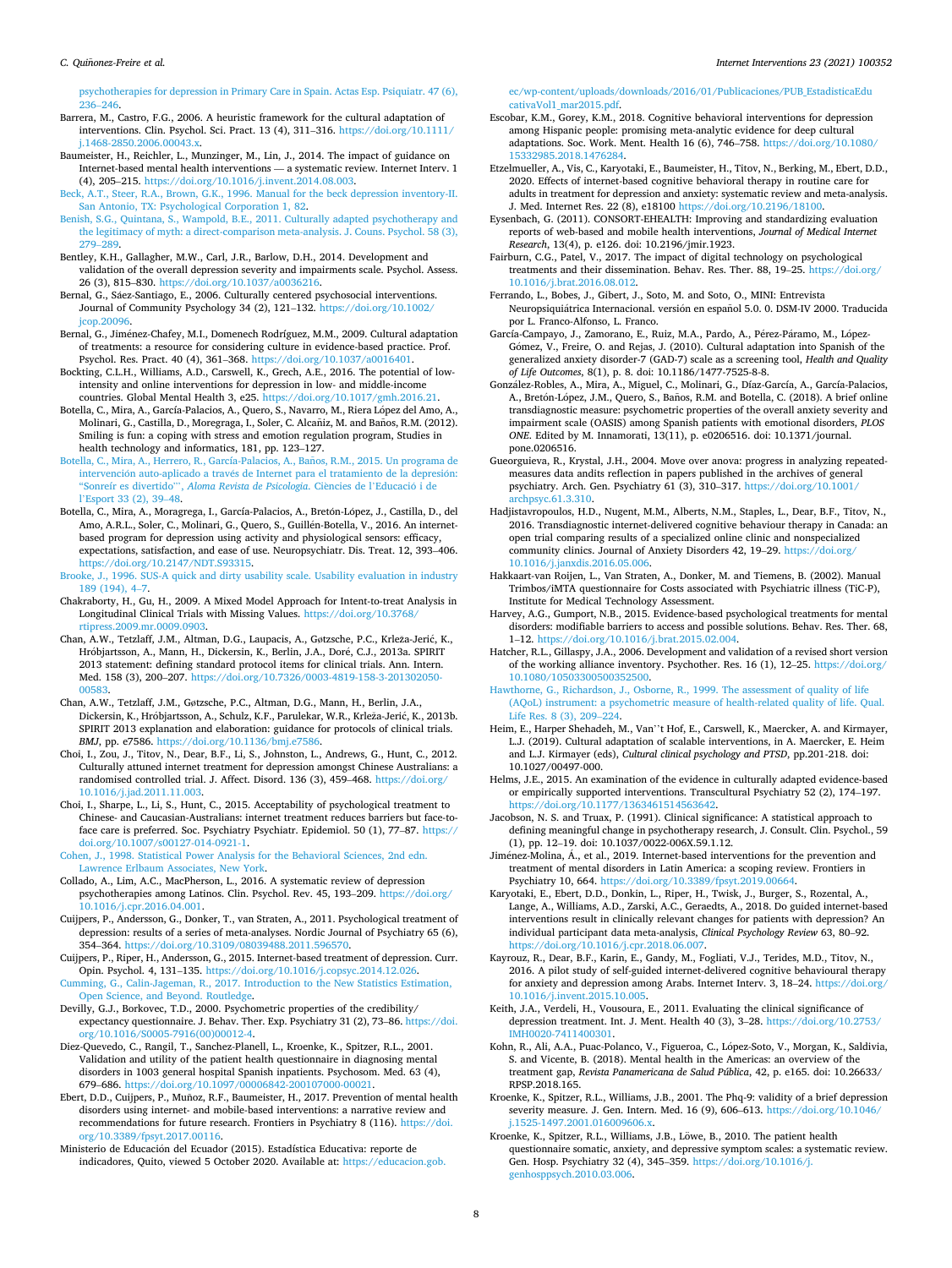- <span id="page-8-0"></span>Larsen, D.L., Attkisson, C.C., Hargreaves, W.A., Nguyen, T.D., 1979. Assessment of client/patient satisfaction: development of a general scale. Evaluation and Program Planning 2 (3), 197–207. [https://doi.org/10.1016/0149-7189\(79\)90094-6](https://doi.org/10.1016/0149-7189(79)90094-6).
- López-del-Hoyo, Y., Olivan, B., Luciano, J.V., Mayoral, F., Roca, M., Gili, M., Andres, E., Serrano-Blanco, A., Collazo, F., Araya, R. and Baños, R.M. (2013). Low intensity vs. self-guided Internet-delivered psychotherapy for major depression: a multicenter, controlled, randomized study, *BMC Psychiatry*, 13(1), p. 21. doi: 10.1186/1471- 244X-13-21.
- Lecrubier, Y., Sheehan V., D., Weiller, E., Amorim, P., Bonora, I., Sheehan H., K., Janavs, J., Dunbar C., G., 1997. The Mini International Neuropsychiatric Interview (MINI). A short diagnostic structured interview: reliability and validity according to the CIDI. Eur. Psychiatry 12 (5), 224–231. [https://doi.org/10.1016/S0924-9338\(97\)](https://doi.org/10.1016/S0924-9338(97)83296-8)
- [83296-8](https://doi.org/10.1016/S0924-9338(97)83296-8).<br>Löwe, B., Decker, O., Müller, S., Brähler, E., Schellberg, D., Herzog, W., Herzberg, P.Y., [2008. Validation and standardization of the generalized anxiety disorder screener](http://refhub.elsevier.com/S2214-7829(20)30118-4/rf0240)  [\(GAD-7\) in the general population. Med. Care 46 \(3\), 266](http://refhub.elsevier.com/S2214-7829(20)30118-4/rf0240)–274.
- Merz, E.L., Malcarne, V.L., Roesch, S.C., Riley, N., Sadler, G.R., 2011. A multigroup confirmatory factor analysis of the patient health questionnaire-9 among Englishand Spanish-speaking Latinas. Cult. Divers. Ethn. Minor. Psychol. 17 (3), 309–316. [https://doi.org/10.1037/a0023883.](https://doi.org/10.1037/a0023883)
- Mira, A., Bretón-López, J., García-Palacios, A., Quero, S., Baños, R., Botella, C., 2017. An Internet-based program for depressive symptoms using human and automated support: a randomized controlled trial. Neuropsychiatr. Dis. Treat. 13, 987–1006. [https://doi.org/10.2147/NDT.S130994.](https://doi.org/10.2147/NDT.S130994)
- Mira, A., González-Robles, A., Molinari, G., Miguel, C., Díaz-García, A., Bretón-López, J., García-Palacios, A., Quero, S., Baños, R., Botella, C., 2019a. Capturing the severity and impairment associated with depression: the overall depression severity and impairment scale (ODSIS) validation in a Spanish clinical sample. Frontiers in Psychiatry 10, 180. <https://doi.org/10.3389/fpsyt.2019.00180>.
- Mira, A., Soler, C., Alda, M., Baños, R., Castilla, D., Castro, A., García-Campayo, J., García-Palacios, A., Gili, M., Hurtado, M., Mayoral, F., 2019b. Exploring the relationship between the acceptability of an internet-based intervention for depression in primary care and clinical outcomes: secondary analysis of a randomized controlled trial. Frontiers in Psychiatry 10, 325. [https://doi.org/](https://doi.org/10.3389/fpsyt.2019.00325) [10.3389/fpsyt.2019.00325.](https://doi.org/10.3389/fpsyt.2019.00325)
- Moher, D., Hopewell, S., Schulz, K.F., Montori, V., Gøtzsche, P.C., Devereaux, P.J., Elbourne, D., Egger, M., Altman, D.G., 2010. CONSORT 2010 explanation and elaboration: updated guidelines for reporting parallel group randomised trials. J. Clin. Epidemiol. 63 (8), e1–e37. <https://doi.org/10.1016/j.jclinepi.2010.03.004>.
- Montero-Marín, J., Araya, R., Pérez-Yus, M.C., Mayoral, F., Gili, M., Botella, C., Baños, R. M, Castro, A., Romero-Sanchiz, P., López-Del-Hoyo, Y. and Nogueira-Arjona, R. (2016). An Internet-based intervention for depression in primary Care in Spain: a randomized controlled trial, *Journal of Medical Internet Research*, 18(8), p. e231. doi: 10.2196/jmir.5695.
- Moock, J., 2014. Support from the internet for individuals with mental disorders: advantages and disadvantages of e-mental health service delivery. Front. Public Health 2 (65). <https://doi.org/10.3389/fpubh.2014.00065>.
- Norman, S.B., Hami Cissell, S., Means-Christensen, A.J. and Stein, M.B. (2006). Development and validation of an overall anxiety severity and impairment scale (OASIS). *Depression and anxiety*, *23*(4), pp.245-249. doi: https://doi.org/10.1002/ da.20182.
- Pineros-Leano, M., Liechty, J.M., Piedra, L.M., 2017. Latino immigrants, depressive symptoms, and cognitive behavioral therapy: a systematic review. J. Affect. Disord. 208, 567–576. [https://doi.org/10.1016/j.jad.2016.10.025.](https://doi.org/10.1016/j.jad.2016.10.025)
- Resnicow, K., Soler, R., Braithwaite, R.L., Ahluwalia, J.S., Butler, J., 2000. Cultural sensitivity in substance use prevention. Journal of Community Psychology 28 (3), 271–290. [https://doi.org/10.1002/\(SICI\)1520-6629\(200005\)28:3](https://doi.org/10.1002/(SICI)1520-6629(200005)28:3<271::AID-JCOP4>3.0.CO;2-I)*<*271::AID-JCOP4*>*[3.0.CO;2-I](https://doi.org/10.1002/(SICI)1520-6629(200005)28:3<271::AID-JCOP4>3.0.CO;2-I).
- Richards, D., Richardson, T., 2012. Computer-based psychological treatments for depression: a systematic review and meta-analysis. Clin. Psychol. Rev. 32 (4), 329–342. <https://doi.org/10.1016/j.cpr.2012.02.004>.
- Richards, D., Enrique, A., Palacios, J., Duffy, D., 2018. Internet-Delivered cognitive behaviour therapy, in Ö. In: Şenormancı (ed). Applications, Cognitive Behavioral Therapy and Clinical. [https://doi.org/10.5772/intechopen.71412.](https://doi.org/10.5772/intechopen.71412)
- Richardson, J.R., Peacock, S.J., Hawthorne, G., Iezzi, A., Elsworth, G., Day, N.A., 2012. Construction of the descriptive system for the assessment of quality of life AQoL-6D utility instrument. Health Qual. Life Outcomes 10 (38). [https://doi.org/10.1186/](https://doi.org/10.1186/1477-7525-10-38) [1477-7525-10-38.](https://doi.org/10.1186/1477-7525-10-38)
- Romero-Sanchiz, P., Nogueira-Arjona, R., García-Ruiz, A., Luciano, J.V., Garcia Campayo, J., Gili, M., Botella, C., Baños, R., Castro, A., López-Del-Hoyo, Y. and Pérez Ara, M.Á. (2017). Economic evaluation of a guided and unguided internet-based CBT intervention for major depression: results from a multi-center, three-armed randomized controlled trial conducted in primary care, *PLoS One*,12(2), p. e0172741. doi: 10.1371/journal.pone.0172741.
- Ruwaard, J., Lange, A., Schrieken, B., Dolan, C.V. and Emmelkamp, P. (2012). The effectiveness of online cognitive behavioral treatment in routine clinical practice, *PLoS One*, 7(7), p. e40089. doi: 10.1371/journal.pone.0040089.
- Salamanca-Sanabria, A., Richards, D., Timulak, L., Castro-Camacho, L., Mojica-Perilla, M., Parra-Villa, Y., 2018. Assessing the efficacy of a culturally adapted cognitive behavioural internet-delivered treatment for depression: protocol for a randomised controlled trial. BMC Psychiatry 18 (53), 1-11. https://doi.org/ [10.1186/s12888-018-1634-x.](https://doi.org/10.1186/s12888-018-1634-x)
- Salamanca-Sanabria, A., Richards, D., Timulak, L., 2019. Adapting an internet-delivered intervention for depression for a Colombian college student population: an illustration of an integrative empirical approach. Internet Interv. 15, 76–86. [https://](https://doi.org/10.1016/j.invent.2018.11.005)  [doi.org/10.1016/j.invent.2018.11.005](https://doi.org/10.1016/j.invent.2018.11.005).
- Salamanca-Sanabria, A., Richards, D., Timulak, L., Connell, S., Perilla, M.M., Parra-Villa, Y. and Castro-Camacho, L. (2020). A culturally adapted cognitive behavioral internet-delivered intervention for depressive symptoms: randomized controlled trial, *JMIR Mental Health*, 7(1), p. e13392. doi: 10.2196/13392.
- Salim, A., Mackinnon, A., Christensen, H., Griffiths, K., 2008. Comparison of data analysis strategies for intent-to-treat analysis in pre-test–post-test designs with substantial dropout rates. Psychiatry Res. 160 (3), 335–345. [https://doi.org/](https://doi.org/10.1016/j.psychres.2007.08.005)  [10.1016/j.psychres.2007.08.005.](https://doi.org/10.1016/j.psychres.2007.08.005)
- [Sandín, B., Chorot, P., Lostao, L., Joiner, T.E., Santed, M.A., Valiente, R.M., 1999. Escalas](http://refhub.elsevier.com/S2214-7829(20)30118-4/rf0315)  PANAS de afecto positivo y negativo: validación factorial y transcultural. Psicothema [11 \(1\), 37](http://refhub.elsevier.com/S2214-7829(20)30118-4/rf0315)–51.
- Santoft, F., Axelsson, E., Öst, L.G., Hedman-Lagerlöf, M., Fust, J., Hedman-Lagerlöf, E., 2019. Cognitive behaviour therapy for depression in primary care: systematic review and meta-analysis. Psychol. Med. 49 (8), 1266–1274. [https://doi.org/10.1017/](https://doi.org/10.1017/S0033291718004208) S003329171800420
- Sanz, J., Perdigón, A. L., Vázquez, C. (2003). Adaptación española del Inventario para la Depresión de Beck-II (BDI-II): 2. Propiedades psicométricas en población general. *Clínica y salud*,14(3), pp. 249–280.
- Schröder, J., Sautier, L., Kriston, L., Berger, T., Meyer, B., Späth, C., Köther, U., Nestoriuc, Y., Klein, J.P., Moritz, S., 2015. Development of a questionnaire measuring attitudes towards psychological online interventions–the APOI. J. Affect. Disord. 187, 136–141.<https://doi.org/10.1016/j.jad.2015.08.044>.
- Schröder, J., Berger, T., Meyer, B., Lutz, W., Hautzinger, M., Späth, C., Eichenberg, C., Klein, J.P., Moritz, S., 2017. Attitudes towards internet interventions among psychotherapists and individuals with mild to moderate depression symptoms. Cogn. Ther. Res. 41 (5), 745–756. [https://doi.org/10.1007/s10608-017-9850-0.](https://doi.org/10.1007/s10608-017-9850-0)
- [Sheehan, D.V., Lecrubier, Y., Sheehan, K.H., Amorim, P., Janavs, J., Weiller, E.,](http://refhub.elsevier.com/S2214-7829(20)30118-4/rf0340) [Hergueta, T., Baker, R., Dunbar, G.C., 1998. The Mini-International](http://refhub.elsevier.com/S2214-7829(20)30118-4/rf0340) [Neuropsychiatric Interview \(M.I.N.I.\): the development and validation of a](http://refhub.elsevier.com/S2214-7829(20)30118-4/rf0340)  [structured diagnostic psychiatric interview for. DSM-IV and ICD-10, The Journal of](http://refhub.elsevier.com/S2214-7829(20)30118-4/rf0340)  [clinical psychiatry 59 \(Suppl. 20\), 22](http://refhub.elsevier.com/S2214-7829(20)30118-4/rf0340)–33.
- Shehadeh, M.H., Heim, E., Chowdhary, N., Maercker, A. and Albanese, E. (2016). Cultural adaptation of minimally guided Interventions for common mental disorders: a systematic review and meta-analysis, *JMIR Mental Health*, 3(3), p. e44. doi: 10.2196/mental.5776.
- Shim, M., Mahaffey, B., Bleidistel, M., Gonzalez, A., 2017. A scoping review of humansupport factors in the context of Internet-based psychological interventions (IPIs) for depression and anxiety disorders. Clin. Psychol. Rev. 57, 129–140. [https://doi.org/](https://doi.org/10.1016/j.cpr.2017.09.003)  [10.1016/j.cpr.2017.09.003](https://doi.org/10.1016/j.cpr.2017.09.003).
- Sidani, S., Ibrahim, S., Lok, J., Fan, L., Fox, M., Guruge, S., 2017. An integrated strategy for the cultural adaptation of evidence-based interventions. Health 9 (4), 738–755. [https://doi.org/10.4236/health.2017.94053.](https://doi.org/10.4236/health.2017.94053)
- Sztein, D.M., Koransky, C.E., Fegan, L., Himelhoch, S., 2017. Efficacy of cognitive behavioural therapy delivered over the Internet for depressive symptoms: a systematic review and meta-analysis. J. Telemed. Telecare 24 (8), 527–539. [https://](https://doi.org/10.1177/1357633X17717402)  [doi.org/10.1177/1357633X17717402](https://doi.org/10.1177/1357633X17717402).
- Tiburcio, M., Lara, M.A., Abrego, A.A., Fernández, M., Vélez, N.M. and Sánchez, A. (2016). Web-based intervention to reduce substance abuse and depressive symptoms in Mexico: development and usability test, *JMIR Mental Health*, 3(3), p. e47. doi: 10.2196/mental.6001.
- Titov, N., Dear, B.F., Staples, L.G., Terides, M.D., Karin, E., Sheehan, J., Johnston, L., Gandy, M., Fogliati, V.J., Wootton, B.M., McEvoy, P.M., 2015. Disorder-specific versus transdiagnostic and clinician-guided versus self-guided treatment for major depressive disorder and comorbid anxiety disorders: a randomized controlled trial. Journal of Anxiety Disorders 35, 88–102. [https://doi.org/10.1016/j.](https://doi.org/10.1016/j.janxdis.2015.08.002) [janxdis.2015.08.002](https://doi.org/10.1016/j.janxdis.2015.08.002).
- Titov N, Hadjistavropoulos HD, Nielssen O, Mohr DC, Andersson G, Dear BF. (2019). *From Research to Practice: Ten Lessons in Delivering Digital Mental Health Services*, Journal of Clinical Medicine, 8(8), p.1239. doi: 10.3390/jcm8081239.
- Ünlü Ince, B., Cuijpers, P., van't Hof, E., van Ballegooijen, W., Christensen, H. and Riper, H. (2013). Internet-Based, Culturally Sensitive, Problem-Solving Therapy for Turkish Migrants With Depression: Randomized Controlled Trial, *Journal of Medical Internet Research*, 15(10), p. e227. doi: 10.2196/jmir.2853.
- Wagner, B., Horn, A.B., Maercker, A., 2014. Internet-based versus face-to-face cognitivebehavioral intervention for depression: a randomized controlled non-inferiority trial. J. Affect. Disord. 152, 113–121. [https://doi.org/10.1016/j.jad.2013.06.032.](https://doi.org/10.1016/j.jad.2013.06.032)
- Watson, D., Clark, L.A., Tellegen, A., 1988. Development and validation of brief measures of positive and negative affect: the PANAS scales. J. Pers. Soc. Psychol. 54 (6), 1063–1070. [https://doi.org/10.1037/0022-3514.54.6.1063.](https://doi.org/10.1037/0022-3514.54.6.1063)
- Watts, S.E., Andrews, G., 2014. Internet access is NOT restricted globally to high income countries: so why are evidenced based prevention and treatment programs for mental disorders so rare? Asian J. Psychiatr. 10, 71–74. [https://doi.org/10.1016/j.](https://doi.org/10.1016/j.ajp.2014.06.007) [ajp.2014.06.007.](https://doi.org/10.1016/j.ajp.2014.06.007)
- Webb, C.A., Rosso, I.M., Rauch, S.L., 2017. Internet-based cognitive behavioral therapy for depression: current progress  $\&$  future directions. Harvard Review of Psychiatry 25 (3), 114–122. <https://doi.org/10.1097/HRP.0000000000000139>.
- Williams, A. D. and Andrews, G. (2013). The effectiveness of internet cognitive behavioural therapy (iCBT) for depression in primary care: a quality assurance study, *PLoS One*, 8(2), p. e57447. doi: 10.1371/journal.pone.0057447.
- Wittkampf, K.A., Naeije, L., Schene, A.H., Huyser, J., van Weert, H.C., 2007. Diagnostic accuracy of the mood module of the patient health questionnaire: a systematic review. Gen. Hosp. Psychiatry 29 (5), 388–395. [https://doi.org/10.1016/j.](https://doi.org/10.1016/j.genhosppsych.2007.06.004) [genhosppsych.2007.06.004.](https://doi.org/10.1016/j.genhosppsych.2007.06.004)

World Health Organization, 2017. Depression and other common mental disorders: global health estimates. WHO, Geneva, viewed (03 March 2020). Available at: [https](https://www.who.int/mental_health/management/depression/prevalence_global_health_estimates/en/)